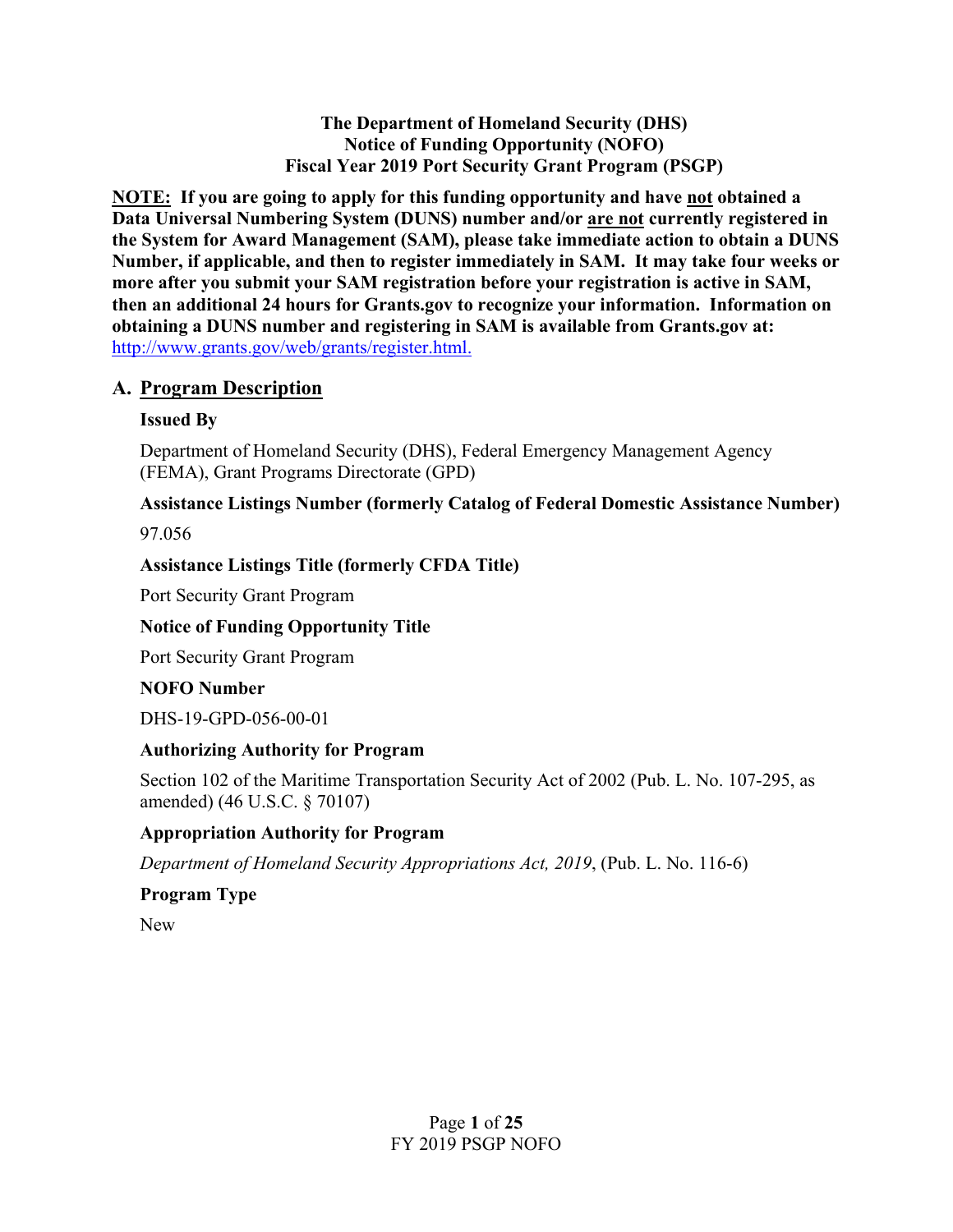### **Program Overview, Objectives and Priorities**

## **Overview**

The Fiscal Year (FY) 2019 Port Security Grant Program (PSGP) is one of four grant programs that constitute DHS/FEMA's focus on transportation infrastructure security activities. These grant programs are part of a comprehensive set of measures authorized by Congress and implemented by the Administration to help strengthen the Nation's critical infrastructure against risks associated with potential terrorist attacks. The PSGP provides funds to state, local, and private sector partners to support increased port-wide risk management and protect critical surface transportation infrastructure from acts of terrorism, major disasters, and other emergencies. Among the five basic homeland security missions noted in the DHS Quadrennial Homeland Security Review, the PSGP supports the goal to Strengthen National Preparedness and Resilience.

The 2018-2022 FEMA Strategic Plan creates a shared vision for the field of emergency management and sets an ambitious, yet achievable, path forward to unify and further professionalize emergency management across the country. The Port Security Grant Program supports the goal of Readying the Nation for Catastrophic Disasters. We invite all of our stakeholders and partners to also adopt these priorities and join us in building a more prepared and resilient Nation.

## **Objectives**

The objective of the FY 2019 PSGP is to provide funding to port authorities, facility operators, and state and local agencies for activities associated with implementing Area Maritime Security Plans (AMSPs), facility security plans, and other port-wide risk management efforts.

#### **Performance Metrics**

Performance metrics for this program are as follows:

- Percentage of funding building new capabilities
- Percentage of funding sustaining existing capabilities

#### **Priorities**

Given the evolving threat landscape, it is incumbent upon DHS/FEMA to continuously evaluate the national risk profile and set priorities that help ensure appropriate allocation of scarce security dollars. In assessing the national risk profile for FY 2019, four priority areas emerge:

- 1) Enhancing the protection of soft targets/crowded places;
- 2) Enhancing weapons of mass destruction (WMD) and improvised explosive device (IED) prevention, detection, response, and recovery capabilities;
- 3) Enhancing cybersecurity; and
- 4) Addressing emergent threats, such as unmanned aerial systems (UAS).

Page **2** of **25** FY 2019 PSGP NOFO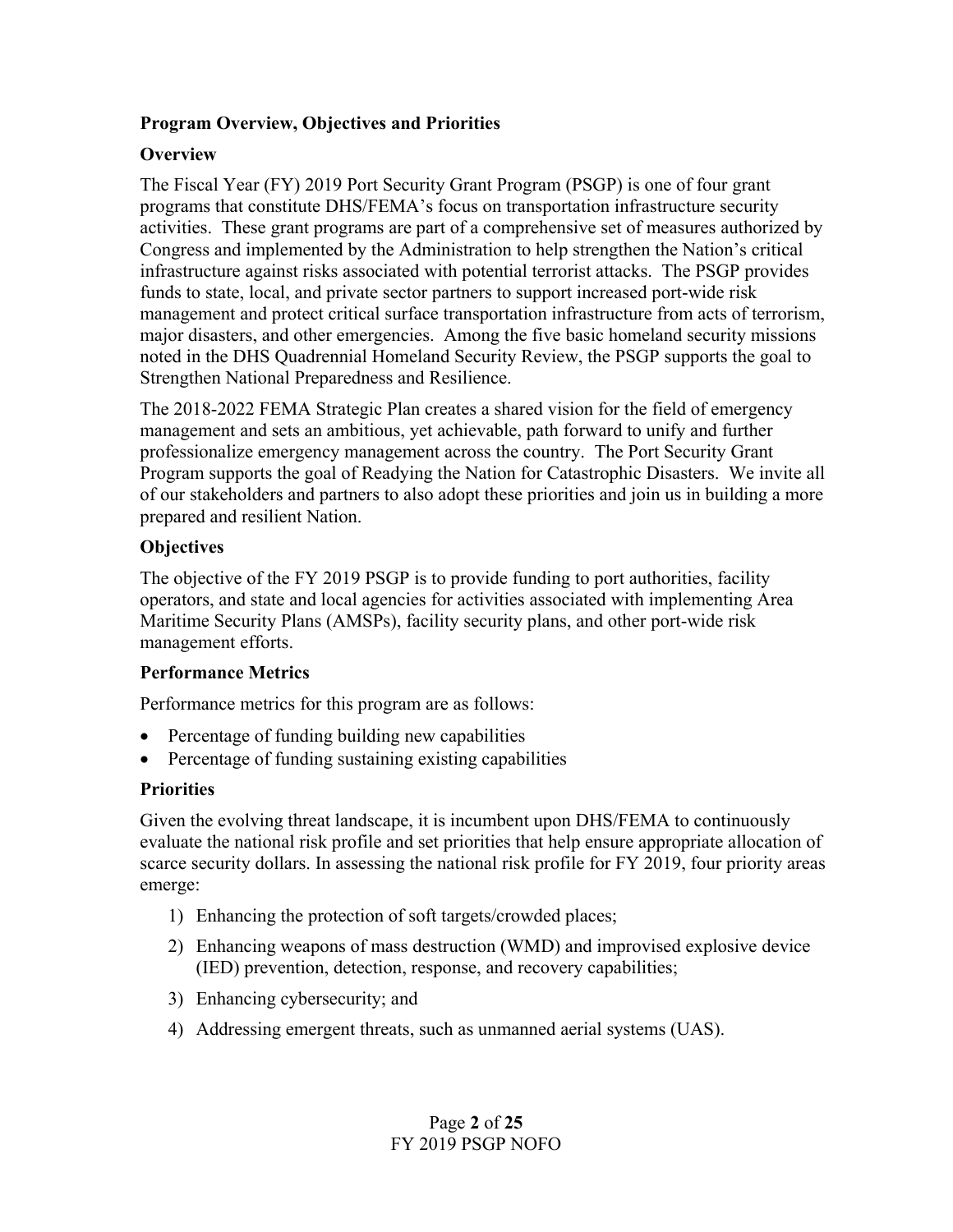Likewise, there are several enduring security needs that crosscut the Transportation Sector and form a second tier of priorities that help ensure a comprehensive approach to securing the Nation's transportation systems. These are:

- 1) Effective planning;
- 2) Training and awareness campaigns;
- 3) Equipment and capital projects; and
- 4) Exercises.

The table below provides a breakdown of these priority areas for the FY 2019 PSGP, showing both the core capabilities impacted, as well as examples of eligible project types for each area. A detailed description of allowable investments for each project type is included in the [Preparedness Grants Manual.](https://www.fema.gov/media-library/assets/documents/178291)

| <b>Priority Areas</b>                                                                | <b>Core Capabilities Enhanced</b>                                                                                                                                                                 | <b>Example Project Types</b>                                                                                                                                                                                                                                                                                                                                                                                                                                                                                                                                                                                                                                                                                                                                                                            |
|--------------------------------------------------------------------------------------|---------------------------------------------------------------------------------------------------------------------------------------------------------------------------------------------------|---------------------------------------------------------------------------------------------------------------------------------------------------------------------------------------------------------------------------------------------------------------------------------------------------------------------------------------------------------------------------------------------------------------------------------------------------------------------------------------------------------------------------------------------------------------------------------------------------------------------------------------------------------------------------------------------------------------------------------------------------------------------------------------------------------|
| <b>National Priorities</b>                                                           |                                                                                                                                                                                                   |                                                                                                                                                                                                                                                                                                                                                                                                                                                                                                                                                                                                                                                                                                                                                                                                         |
| Enhancing the Protection<br>of Soft Targets/Crowded<br>Places                        | Interdiction & disruption<br>$\bullet$<br>Screening, search &<br>$\bullet$<br>detection<br>Access control & identity<br>$\bullet$<br>verification<br>Physical protective<br>$\bullet$<br>measures | Physical security enhancements at cruise and<br>$\bullet$<br>ferry terminals<br>Explosive detection canine teams<br>$\circ$<br>Security cameras (CCTV)<br>$\circ$<br>Security screening equipment for<br>$\circ$<br>people and baggage<br>Access controls<br>$\circ$<br>Landside fencing, gates,<br>٠<br>barriers, etc.<br>Marine (floating) barriers to<br>$\blacksquare$<br>prevent access to sensitive<br>berthing areas<br>Enhanced security aboard ferries<br>$\bullet$<br>Explosive detection canine teams<br>$\circ$<br>Security cameras (CCTV)<br>$\circ$<br>Rapid response boats<br>$\bullet$<br>High speed vessels critical for preventing or<br>$\bullet$<br>responding to security incidents on waterways,<br>especially in and around airports, cruise<br>terminals, ferry terminals, etc. |
| Enhancing WMD & IED<br>Prevention, Detection,<br>Response & Recovery<br>Capabilities | Interdiction & disruption<br>$\bullet$<br>Screening, search &<br>$\bullet$<br>detection                                                                                                           | Chemical, Biological, Radiological, Nuclear,<br>$\bullet$<br>and Explosive (CBRNE) detection, prevention,<br>response, and recovery equipment<br>Explosives detection canine teams<br>$\bullet$<br>Small boats that are specifically designed and<br>$\bullet$<br>equipped as CBRNE detection, prevention,<br>response, and/or recovery platforms for eligible<br>maritime law enforcement and fire departments.<br>For a vessel to be considered a CBRNE<br>platform, it must include one or more of the<br>general equipment noted below:<br>Radioisotope Identification Device<br>$\circ$<br>(RID)<br>Radiation detection backpack(s)<br>$\circ$<br>Boat-mounted Radiation detection<br>$\circ$<br>system                                                                                            |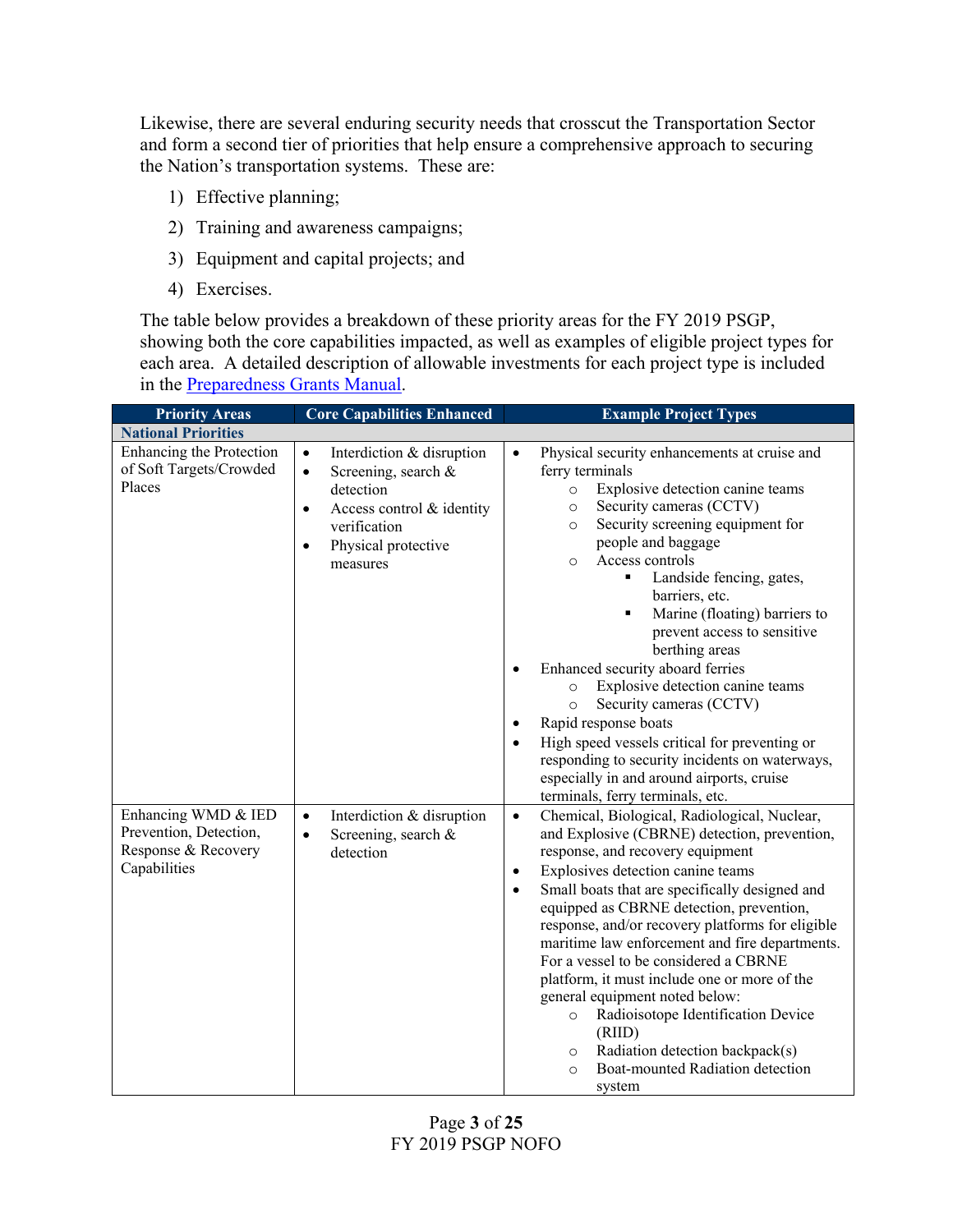| <b>Priority Areas</b>                              | <b>Core Capabilities Enhanced</b>                                                                                                                                                                                                                        | <b>Example Project Types</b>                                                                                                                                                                                                                                                                                                                                                                                                                                                                                                                                                                                                             |
|----------------------------------------------------|----------------------------------------------------------------------------------------------------------------------------------------------------------------------------------------------------------------------------------------------------------|------------------------------------------------------------------------------------------------------------------------------------------------------------------------------------------------------------------------------------------------------------------------------------------------------------------------------------------------------------------------------------------------------------------------------------------------------------------------------------------------------------------------------------------------------------------------------------------------------------------------------------------|
|                                                    |                                                                                                                                                                                                                                                          | Personal Radiation Detector (PRD) in<br>$\circ$<br>conjunction with a RIID, backpack, or<br>vessel mounted system.                                                                                                                                                                                                                                                                                                                                                                                                                                                                                                                       |
| <b>Enhancing Cybersecurity</b>                     | Cybersecurity<br>$\bullet$                                                                                                                                                                                                                               | Projects that enhance the cybersecurity of:<br>$\bullet$<br>Access controls; sensors; security<br>$\circ$<br>cameras; badge/ID readers;<br>ICS/SCADA systems; process monitors<br>and controls (such as those that monitor<br>flow rates, valve positions, tank levels,<br>$etc.$ )<br>Security/safety of the ship-to-port-to-<br>$\circ$<br>facility-to-intermodal interface, and<br>systems that control vital cargo<br>machinery at the ship/shore interface<br>(such as cranes, manifolds, loading<br>arms, etc.)<br>Passenger/vehicle/cargo security<br>$\circ$<br>screening equipment (cybersecurity<br>assessments are allowable) |
| <b>Addressing Emergent</b><br>Threats, such as UAS | Interdiction & disruption<br>$\bullet$<br>Screening, search &<br>$\bullet$<br>detection                                                                                                                                                                  | UAS detection technologies<br>$\bullet$                                                                                                                                                                                                                                                                                                                                                                                                                                                                                                                                                                                                  |
| <b>Enduring Needs</b>                              |                                                                                                                                                                                                                                                          |                                                                                                                                                                                                                                                                                                                                                                                                                                                                                                                                                                                                                                          |
| <b>Effective Planning</b>                          | Planning<br>$\bullet$<br>Risk management for<br>$\bullet$<br>protection programs &<br>activities<br>Risk & disaster resilience<br>$\bullet$<br>assessment<br>Threats and hazards<br>$\bullet$<br>identification<br>Operational coordination<br>$\bullet$ | Development of:<br>$\bullet$<br>Port-wide Risk Security Management<br>Plans<br>Continuity of Operations Plans<br><b>Response Plans</b><br>٠<br>Efforts to Strengthen Governance Integration<br>$\bullet$<br>Between/Among Regional Partners                                                                                                                                                                                                                                                                                                                                                                                              |
| Training & Awareness<br>Campaigns                  | Long-term vulnerability<br>$\bullet$<br>reduction<br>Public information &<br>$\bullet$<br>warning                                                                                                                                                        | <b>Active Shooter Training</b><br>$\bullet$<br>Shipboard Firefighting Training<br>$\bullet$<br>Public Awareness/Preparedness Campaigns<br>$\bullet$<br>Maritime Domain Awareness Projects<br>$\bullet$                                                                                                                                                                                                                                                                                                                                                                                                                                   |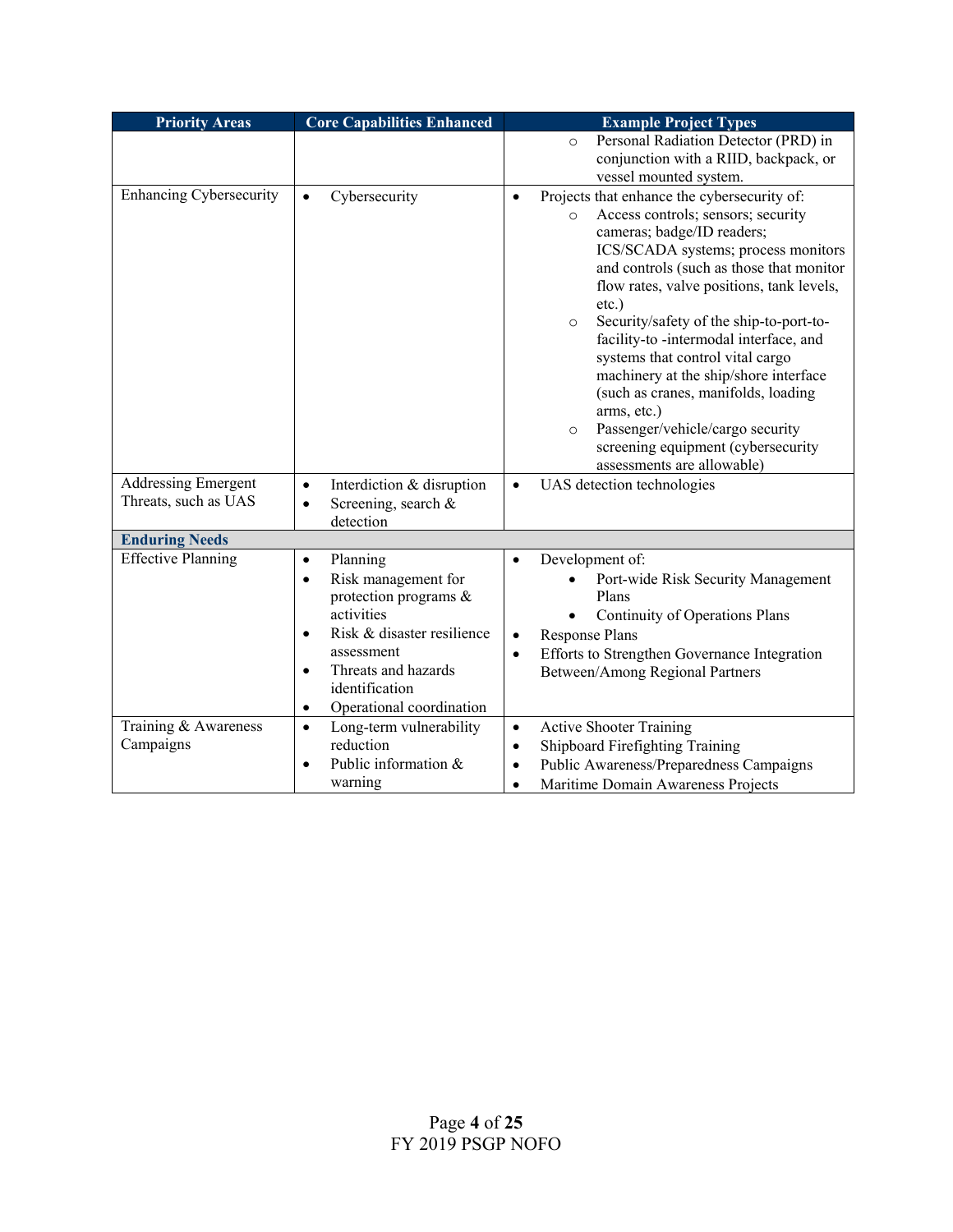| <b>Priority Areas</b>           | <b>Core Capabilities Enhanced</b>                                                                                                                                                                                                                                                                   | <b>Example Project Types</b>                                                                                                                                                                                                      |
|---------------------------------|-----------------------------------------------------------------------------------------------------------------------------------------------------------------------------------------------------------------------------------------------------------------------------------------------------|-----------------------------------------------------------------------------------------------------------------------------------------------------------------------------------------------------------------------------------|
| Equipment & Capital<br>Projects | Long-term vulnerability<br>$\bullet$<br>reduction<br>Infrastructure systems<br>٠<br>Operational<br>٠<br>communications<br>Interdiction & disruption<br>٠<br>Screening, search &<br>٠<br>detection<br>Access control & identity<br>$\bullet$<br>verification<br>Physical protective<br>٠<br>measures | Implementing Risk Mitigation projects that<br>$\bullet$<br>support port resilience and recovery<br>Implementing Physical Security projects, to<br>٠<br>include Transportation Worker Identification<br>Credential (TWIC) projects |
| Exercises                       | Long-term vulnerability<br>٠<br>reduction                                                                                                                                                                                                                                                           | Response Exercises<br>٠                                                                                                                                                                                                           |

# **B. Federal Award Information**

#### **Award Amounts, Important Dates, and Extensions**

| <b>Available Funding for the FY 2019 PSGP:</b> | \$100,000,000 |
|------------------------------------------------|---------------|
| <b>Period of Performance:</b>                  | 36 months     |

Extensions to the period of performance are allowed. For additional information on period of performance extensions, please refer to the [Preparedness Grants Manual.](https://www.fema.gov/media-library/assets/documents/178291)

| <b>Projected Period of Performance Start Date:</b> | September 1, 2019 |
|----------------------------------------------------|-------------------|
| <b>Projected Period of Performance End Date:</b>   | August 31, 2022   |
| <b>Funding Instrument:</b>                         | Grant             |

## **C. Eligibility Information**

#### **Eligible Applicants**

All entities subject to an AMSP, as defined by 46 U.S.C. § 70103(b), may apply for PSGP funding. Eligible applicants include but are not limited to port authorities, facility operators, and state and local government agencies. A facility operator owns, leases, or operates any structure or facility of any kind located in, on, under, or adjacent to any waters subject to the jurisdiction of the United States. Examples of facility operators include, but are not limited to terminal operators, ferry systems, bar/harbor pilots, and merchant's exchanges. See the "Applications Submitted by Eligible Entities" section below for further detail.

#### **Eligibility Criteria**

Pursuant to the Maritime Transportation Security Act of 2002 (MTSA), as amended, DHS established a risk-based grant program to support maritime security risk management. Funding is directed towards the implementation of AMSPs, Facility Security Plans (FSPs), and Vessel Security Plans (VSPs) among port authorities, facility operators, and state and local government agencies that are required to provide port security services. In administering the grant program, national, economic, energy, and strategic defense concerns based upon the most current risk assessments available will be considered.

> Page **5** of **25** FY 2019 PSGP NOFO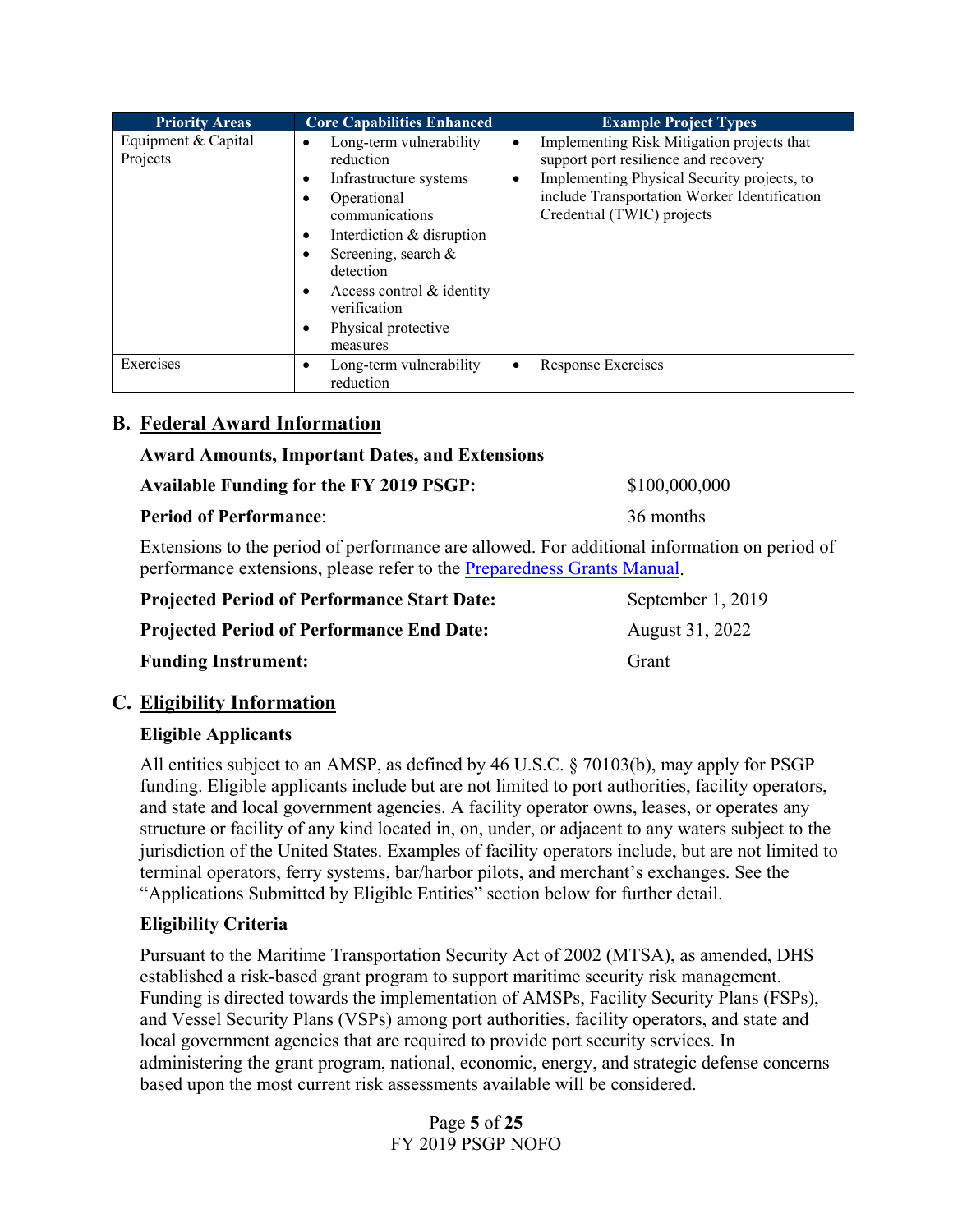### **Port Area Definition**

A Port Area is a location on a coast, shore, or inland waterway containing one or more harbors where vessels can dock and transfer people or cargo to or from land. For the purpose of PSGP, the presence of MTSA-regulated facilities are the primary consideration of harbors that define a Port Area.

### **Applications Submitted by Eligible Entities**

Subject to the information and exceptions in this section, *an eligible entity may submit only one application within each Port Area. An application may contain up to five investment justifications.* (See Section D, below, for further instructions regarding investment justifications.)

- A single eligible entity may have multiple facilities, departments, subcomponents, or agencies operating within a Port Area. *FEMA will generally view multiple agencies within a local government (e.g., police department, fire department, emergency management office) operating within one Port Area as a single eligible entity*. An applicant's DUNS number and EIN will help inform FEMA's determination of which applicants may constitute a single eligible entity.
	- o An eligible entity operating multiple facilities, departments, subcomponents, or agencies within a single Port Area may choose to submit separate applications for facilities, departments, subcomponents, or agencies within it, but any such separate applications will be considered part of the same eligible entity for purposes of the cost share requirements, as discussed further below.
	- o If a single eligible entity chooses to have its components submit separate applications, each individual facility, department, subcomponent, or agency of that single eligible entity should submit no more than one application. For example, a police department should submit no more than one collective application. If an individual facility, department, subcomponent, or agency of an eligible entity submits more than one application for a single Port Area, FEMA reserves the discretion to consolidate the projects or determine which application(s) to approve or deny.
- Funding allocation decisions are based partially on Port Area risk. Therefore, *no single application should include investment justifications for projects intended to be implemented in multiple Port Areas.* For example, a State agency or facility operator that operates in multiple Port Areas must submit separate applications to fund projects in each Port Area.

#### Compliance with Maritime Security Regulations

As a condition of eligibility, all PSGP applicants must be fully compliant with relevant Maritime Security Regulations (33 C.F.R. Parts 101-106). Any applicant who, as of the grant application deadline, has an open or outstanding Notice of Violation (NOV) will not be considered for PSGP funding if:

1. The applicant has failed to pay the NOV within 45 days of receipt of the NOV and the applicant has failed to decline the NOV within 45 days of receipt of the NOV,

#### Page **6** of **25** FY 2019 PSGP NOFO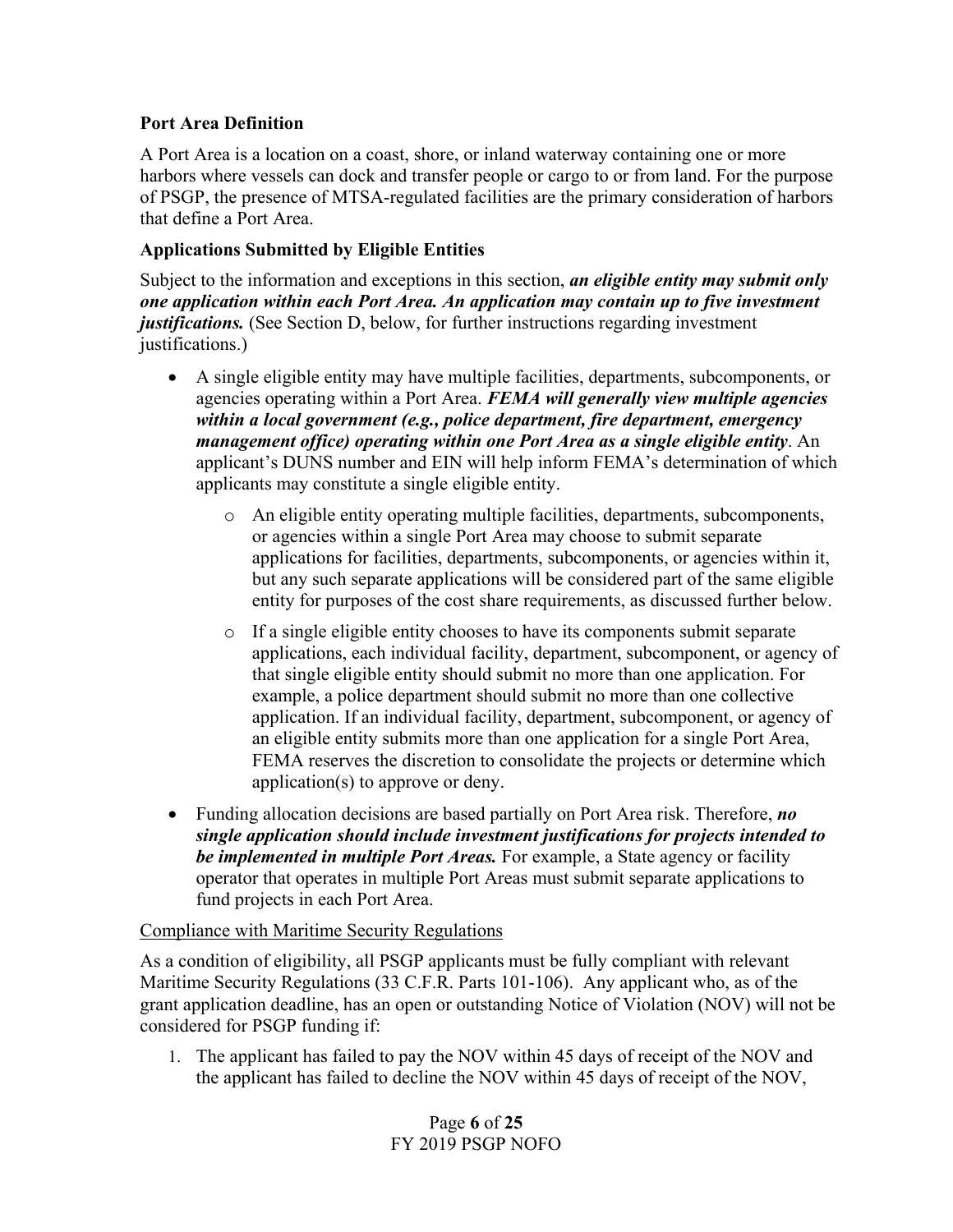resulting in the U.S. Coast Guard entering a finding of default in accordance with 33 C.F.R. § 1.07- 11(f)(2); or

2. The applicant appealed the NOV pursuant to 33 C.F.R § 1.07-70 and received a final appeal decision from the Commandant, U.S. Coast Guard, as described in 33 C.F.R. § 1.07-75, and failed to come into compliance with the terms of the final appeal decision within the timelines noted herein.

The local U. S. Coast Guard (USCG) Captain of the Port (COTP) will verify security compliance eligibility during the field review process. Eligibility does not guarantee grant funding.

#### Ferry Systems

Ferry systems are eligible to apply for FY 2019 PSGP funds. However, any ferry system receiving funds under the FY 2019 PSGP will not be eligible for funding under the FY 2019 Transit Security Grant Program (TSGP). Likewise, any ferry system that participates in the TSGP will not be eligible for funding under the PSGP.

### Subawards

*Subawards are prohibited under PSGP*. Applicants are also prohibited from applying on behalf of other, separate entities. Notwithstanding this prohibition, however, communitybased projects, to include planning, training, and exercises that may include multiple beneficiaries (e.g., a port authority hosts a large training session or exercise) in which the applicant applies for and administers the grant award are allowable.

## **Other Eligibility Criteria**

Prior to allocation of any federal preparedness awards in FY 2019, recipients must adopt and/or maintain implementation of the National Incident Management System (NIMS). Please see the [Preparedness Grants Manual](https://www.fema.gov/media-library/assets/documents/178291) for further information on NIMS*.*

## **Cost Share or Match**

The FY 2019 PSGP has a cost share requirement. The non-federal entity contribution can be cash (hard match) or third-party in-kind (soft match), with the exception of construction activities, which must be a cash (hard) match. In-kind contributions are defined as thirdparty contributions per 2 C.F.R. § 200.306.

All applicants will be required to commit to the cost share requirement at the time of application. **The required cost share is based on and calculated against the total of all PSGP funds awarded to an eligible entity as described in the "Applications Submitted by Eligible Entities" section above during this fiscal year within a single Port Area.** For example, if an entity operates multiple facilities within the same Port Area, FEMA will view these projects collectively for purposes of determining the appropriate cost share. As a result, multiple components within a single eligible entity (i.e., port authority, facility operator, local government, or state government) are strongly encouraged to coordinate their applications if they apply separately (even if addressing multiple, disparate projects within the port area) for these cost share purposes.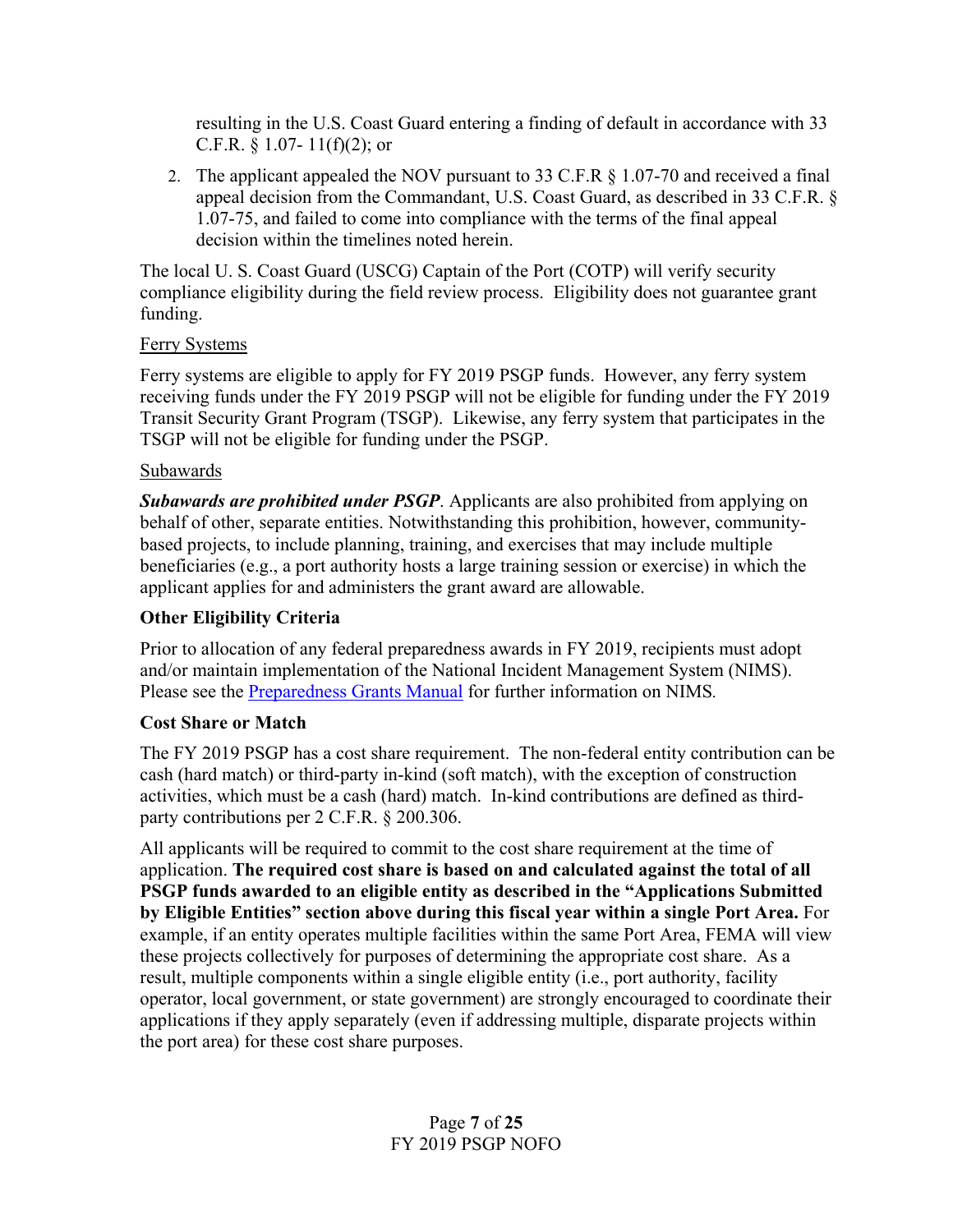#### **Public-Sector Cost Share**

*All public sector and non-governmental, nonprofit PSGP award recipients—meaning recipients other than private, for-profit entities—must provide a non-federal entity contribution supporting 25 percent of the total of all project costs as submitted in the application and approved in the award.* The non-federal contribution should be specifically identified for each proposed project. The non-federal contribution, whether cash or third-party in-kind match, has the same eligibility requirements as the federal share (e.g*.*, operational costs for routine patrol are ineligible, and operational costs for overtime to conduct an approved exercise may be eligible as part of the investment justification) and must be justified as part of the project within the investment justification. For example, if the federal award for a public sector recipient requires a 25 percent cost share and the total project cost is \$100,000, then:

- Federal share is 75 percent of  $$100,000 = $75,000$
- Recipient cost share is 25 percent of  $$100,000 = $25,000$

### **Private-Sector Cost Share**

*Private, for-profit PSGP award recipients must provide a non-federal entity contribution supporting 50 percent of the total of all project costs as submitted in the application and approved in the award.* The non-federal entity contribution should be specifically identified for each proposed project. The non-federal contribution, whether cash (hard) or third-party in-kind (soft), has the same eligibility requirements as the federal share (e.g*.*, operational costs for routine patrol are ineligible, and operational costs for overtime to conduct an approved exercise may be eligible as part of the investment justification) and must be justified as part of the project within the investment justification. For example, if the federal award for a public sector recipient requires a 50 percent cost share and the total project cost is \$100,000, then:

- Federal share is 50 percent of  $$100,000 = $50,000$
- Recipient cost share is 50 percent of  $$100,000 = $50,000$

Ultimately, the recipient is responsible for ensuring that it contributes the proper cost share to its actual project costs. **If actual total project costs exceed the projected total project costs stated in the Federal Award, the recipient will not receive any additional federal funding and will be responsible for contributing additional funds above the required cost match.** If actual total project costs are less than the projected total project costs stated in the Federal Award, the recipient will be responsible for contributing a cost match calculated as a percentage of those actual project costs.

Cash and third-party in-kind matches must consist of eligible costs (i.e., same allowability as the federal share) and must be identified as part of the submitted detailed budget worksheet. A cash-match includes cash spent for project-related costs, while a third-party in-kind match includes the valuation of in-kind services. The cost match requirement for the PSGP award may not be met by funds from another federal grant or assistance program, or by funds used to meet matching requirements for another federal grant program, unless otherwise permitted by Federal statute. Likewise, third-party in-kind matches used to meet the matching requirement for the PSGP award may not be used to meet matching requirements for any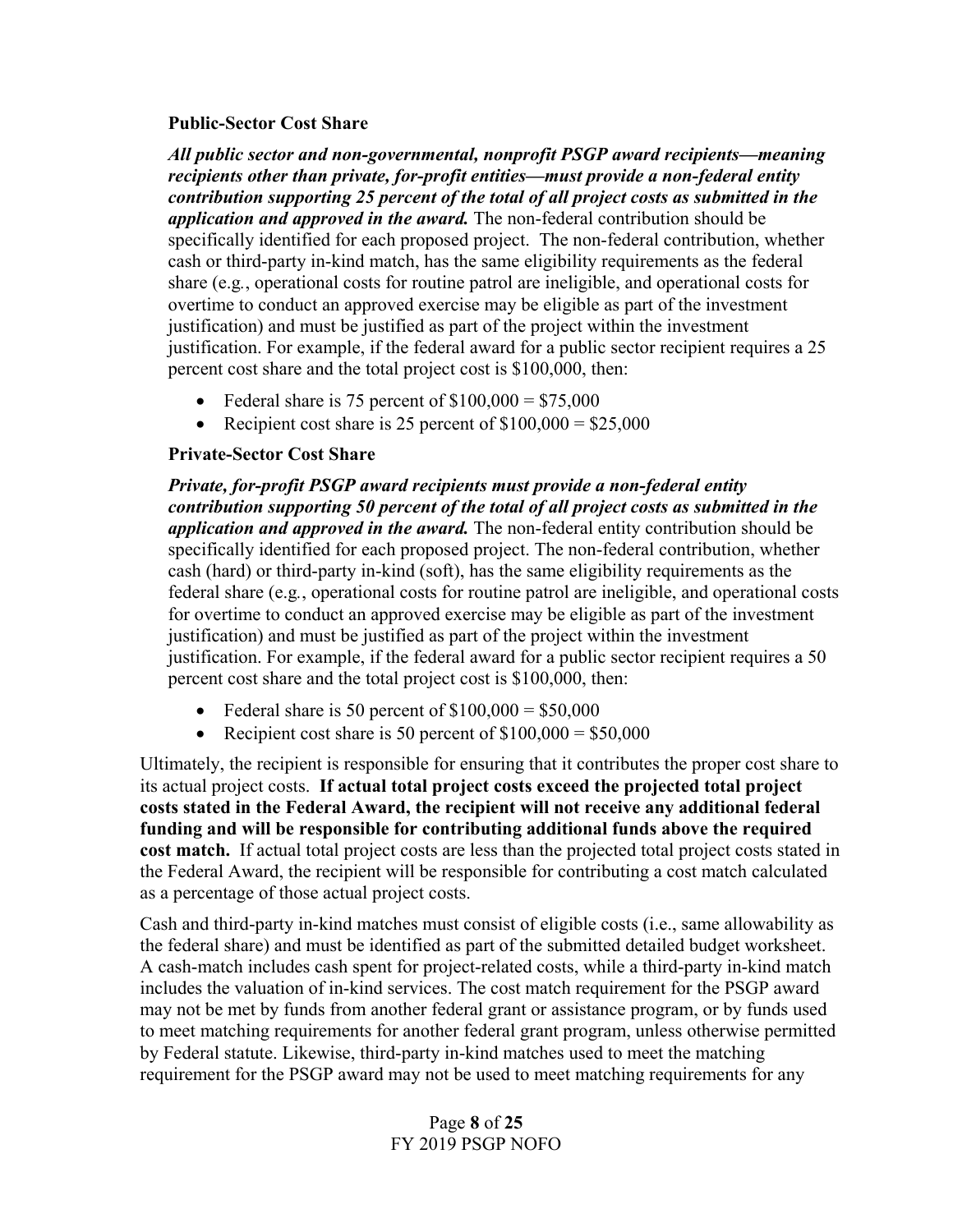other federal grant program. Additionally, normal routine operational costs cannot be used as cost match unless a completely new capability is being awarded.

Please see 2 C.F.R. § 200.306, as applicable, for further guidance regarding cost matching.

#### **Exceptions to the Cost Match Requirements**

The following exceptions to the cost-match requirement may apply:

- The cost-match requirements for projects that have a port-wide benefit need only to be funded at the public-sector matching fund level of 25 percent. These projects must be certified by the COTP as having a port-wide benefit. Examples of projects with a port-wide benefit include, but are not limited to:
	- o Port-wide planning, training, and exercises;
	- o Security camera systems with shared access;
	- o Response vessels; and
	- o Other maritime domain awareness systems.
- There is no matching requirement for grant awards where the total project cost for all projects under the award is \$25,000 or less in accordance with 46 U.S.C.  $\S$  70107(c)(2)(A). If multiple small projects are submitted totaling more than \$25,000 under this exemption, a cost match is required to be demonstrated at the time of application.
- There is no matching requirement for grants to train law enforcement agency personnel in the enforcement of security zones as defined by 46 U.S.C. § 70132 or in assisting in the enforcement of such security zones.
- Requests for cost-match waivers as outlined in 46 U.S.C. § 70107(c) may be considered for successful applicants only after awards have been made. Applicants must have demonstrated the ability to comply with the cost match requirement at the time of application and since being awarded the grant, have experienced significant financial constraints as outlined in [DHS/FEMA Information Bulletin \(IB\)](https://www.fema.gov/pdf/government/grant/bulletins/info376.pdf) 376, (i.e., specific economic issues preclude provision of the cost-share identified in the original grant application). Cost-share waiver requests that do not demonstrate new, post-award difficulties and cost-share waivers submitted at the time of application will not be considered. Cost-share waiver requests must comply with the process identified in IB 376.

#### **D. Application and Submission Information**

#### **Key Dates and Times**

**Date Posted to Grants.gov:** April 12, 2019

**Application Submission Deadline:** May 29, 2019 at 5:00 p.m. ET

All applications must be received by the established deadline. The Non-Disaster (ND) Grants System has a date stamp that indicates when an application is submitted. Applicants will receive an electronic message confirming receipt of the full application.

> Page **9** of **25** FY 2019 PSGP NOFO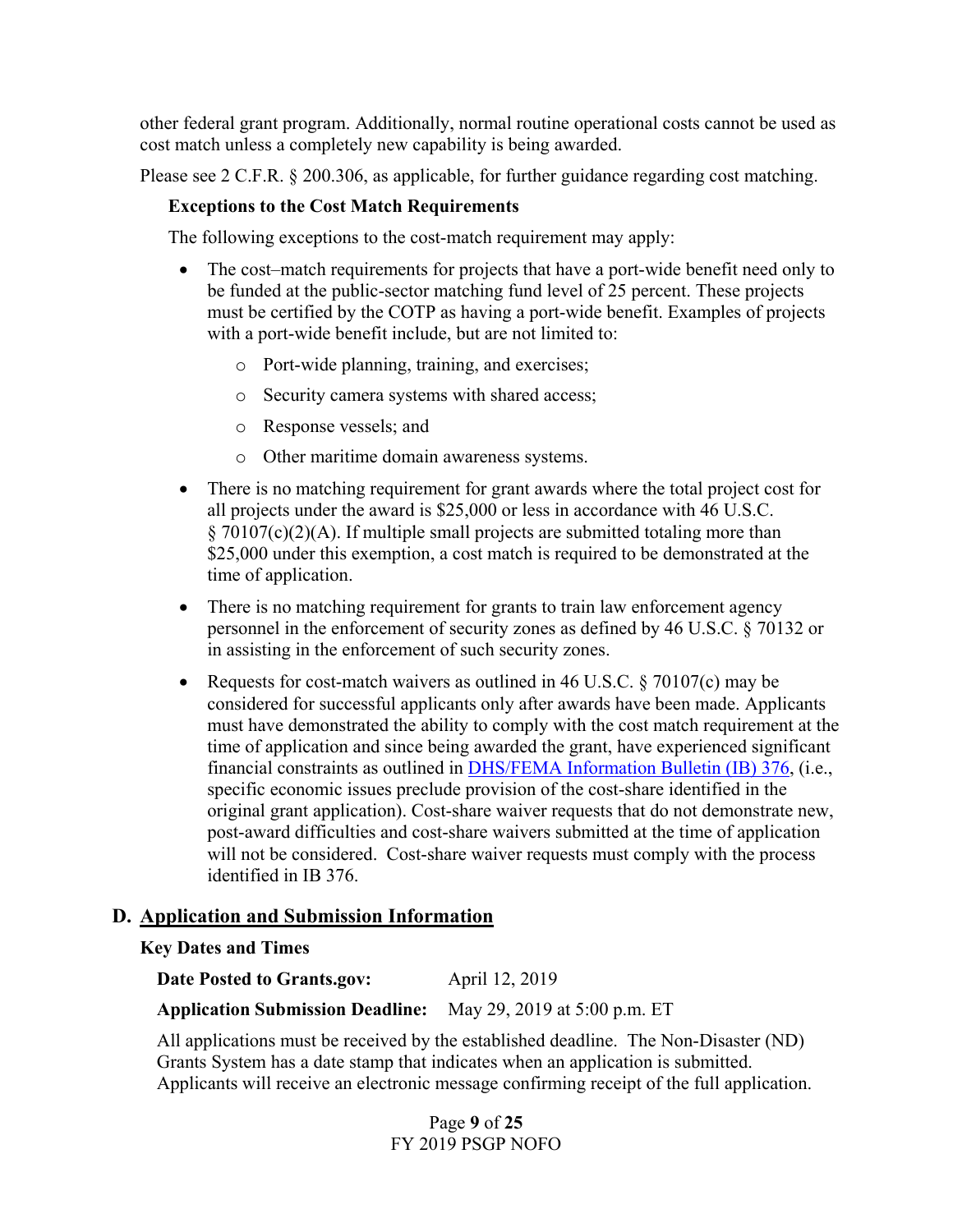**DHS/FEMA will not review applications that are not received by the deadline or consider these late applications for funding.** DHS/FEMA may, however, extend the application deadline on request for any applicant who can demonstrate that good cause exists to justify extending the deadline. Good cause for an extension may include technical problems outside of the applicant's control that prevent submission of the application by the deadline or other exigent or emergency circumstances.

Applicants experiencing technical issues must notify the FEMA Headquarters (HQ) Program Analyst prior to the application deadline. If applicants do not know their FEMA HQ Program Analyst or if there are programmatic questions or concerns, please contact the Centralized Scheduling and Information Desk (CSID) by phone at (800) 368-6498 or by email at  $a$ skcsid@fema.gov, Monday through Friday, 9:00 a.m. – 5:00 p.m. ET.

### **Anticipated Funding Selection Date:** August 2, 2019

Anticipated Award Date: No later than September 30, 2019

### **Other Key Dates**

| Event                                           | <b>Suggested Deadline For Completion</b> |
|-------------------------------------------------|------------------------------------------|
| <b>Obtaining DUNS Number</b>                    | May 1, 2019                              |
| Obtaining a valid EIN                           | May 1, 2019                              |
| <b>Updating SAM</b> registration                | May 1, 2019                              |
| Submitting initial application in<br>Grants.gov | May 22, 2019                             |
| Submitting final application in ND Grants       | May 29, 2019, 5:00 p.m. ET               |

## **Agreeing to Terms and Conditions of the Award**

By submitting an application, the applicant agrees to comply with the requirements of this NOFO and the terms and conditions of its award should it receive an award.

#### **Address to Request Application Package**

Please see the [Preparedness Grants Manual](https://www.fema.gov/media-library/assets/documents/178291) for information on requesting and submitting an application.

#### **Content and Form of Application Submission**

Please see the [Preparedness Grants Manual](https://www.fema.gov/media-library/assets/documents/178291) for information on requesting and submitting an application.

#### **Unique Entity Identifier and System for Award Management (SAM)**

Please see the [Preparedness Grants Manual](https://www.fema.gov/media-library/assets/documents/178291) for information on requesting and submitting an application.

## **Electronic Delivery**

DHS/FEMA is participating in the Grants.gov initiative to provide the grant community with a single site to find and apply for grant funding opportunities. DHS/FEMA requires applicants to submit their initial applications online through [Grants.gov](http://www.grants.gov/) and to submit final applications through [ND Grants.](https://portal.fema.gov/)

> Page **10** of **25** FY 2019 PSGP NOFO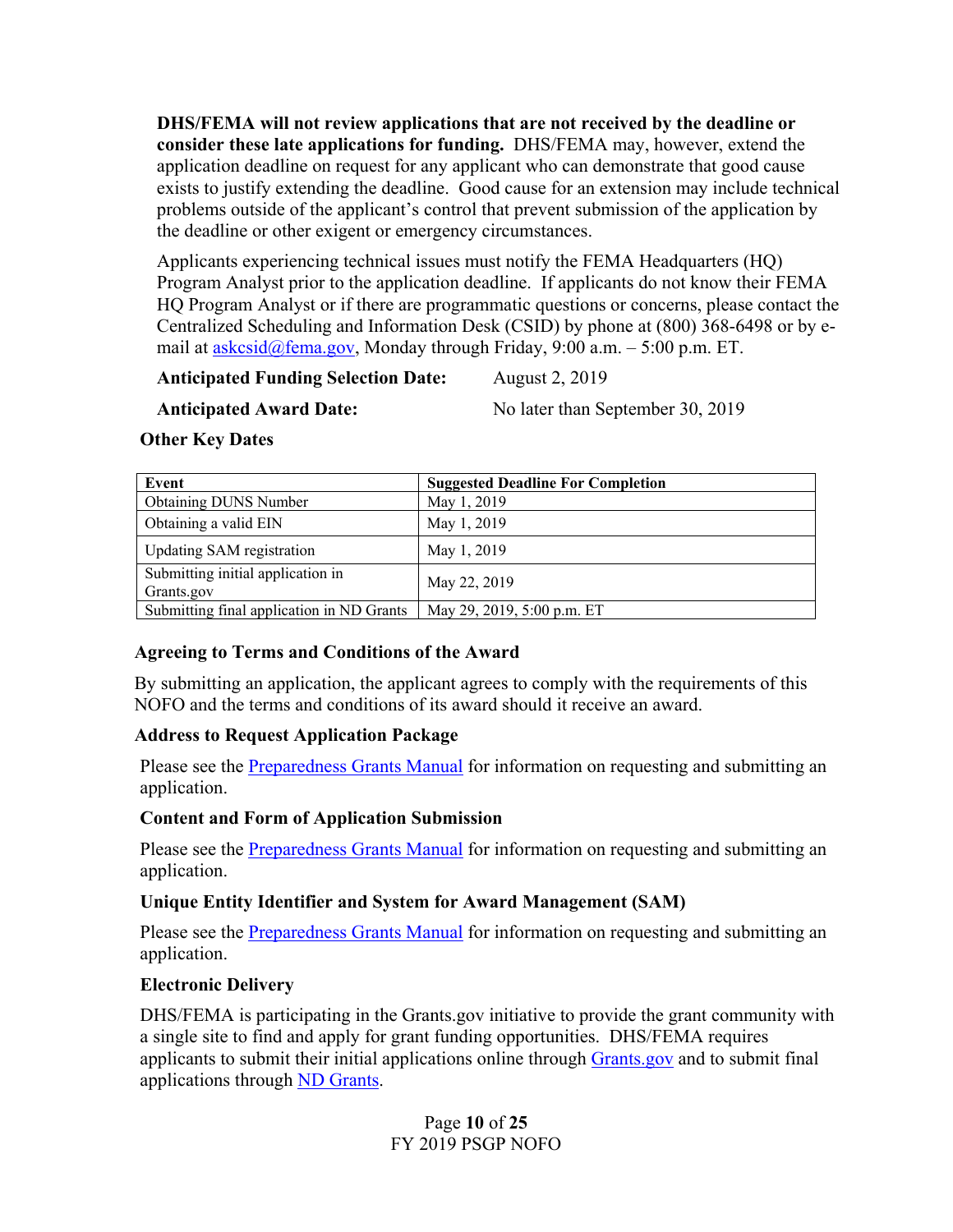#### **How to Register to Apply through Grants.Gov**

Please see the [Preparedness Grants Manual](https://www.fema.gov/media-library/assets/documents/178291) for information on requesting and submitting an application.

#### **How to Submit an Initial Application to DHS/FEMA via Grants.gov**

Please see the [Preparedness Grants Manual](https://www.fema.gov/media-library/assets/documents/178291) for information on requesting and submitting an application.

#### **Submitting the Final Application in Non-Disaster Grants System (ND Grants)**

Please see the **Preparedness Grants Manual** for information on preparing and submitting an application.

For assistance registering for the ND Grants system, please contact  $\frac{ndgrants@fema.gov}{m}$  or (800) 865-4076. For step-by-step directions on using the ND Grants system and other guides, please see<https://www.fema.gov/non-disaster-grants-management-system>

#### **PSGP Specific Application Instructions**

All applicants will submit their PSGP grant applications, the associated Investment Justifications (IJs), including detailed budgets and any associated Memoranda of Understanding (MOU)/Memoranda of Agreement (MOA) as file attachments within ND Grants prior to the application deadline.

#### **Investment Justification**

As part of the FY 2019 PSGP application process, applicants must use the formal IJ template to address each initiative being proposed for funding. A separate IJ should be submitted for each proposed project. *Please refer to the "Applications Submitted by Eligible Entities" language in section C above regarding the limitations on the number of applications per eligible entity or facilities, departments, subcomponents, or agencies within a single eligible entity. No single application or IJ may include projects intended to be implemented in different Port Areas, subject to the provisions of this section, below. Applicants may submit up to five IJs within a single application.*

IJs must demonstrate how proposed projects address gaps and deficiencies in one or more of the core capabilities outlined in the Goal. In the IJ, the applicant must demonstrate the ability to provide enhancements consistent with the purpose of the program and guidance provided by DHS/FEMA. PSGP projects must be both 1) feasible and effective at reducing the risks for which the project was designed; and 2) able to be fully completed within the thirty-six (36) month period of performance. For information on the feasibility and effectiveness determination, please see the Review and Selection Process as outlined in this NOFO.

*For the purposes of a PSGP application, a Port Area is selected for funding based on the project location. Eligible entities that have facilities in multiple Port Areas should apply for projects based on the Port Area where the project/asset will be implemented, housed, or maintained, not the entity's headquarters location*. For entities submitting applications for a single project that spans multiple Port Areas, such as one patrol vessel that may be deployed outside of the primary Port Area, the project location is considered to be the

> Page **11** of **25** FY 2019 PSGP NOFO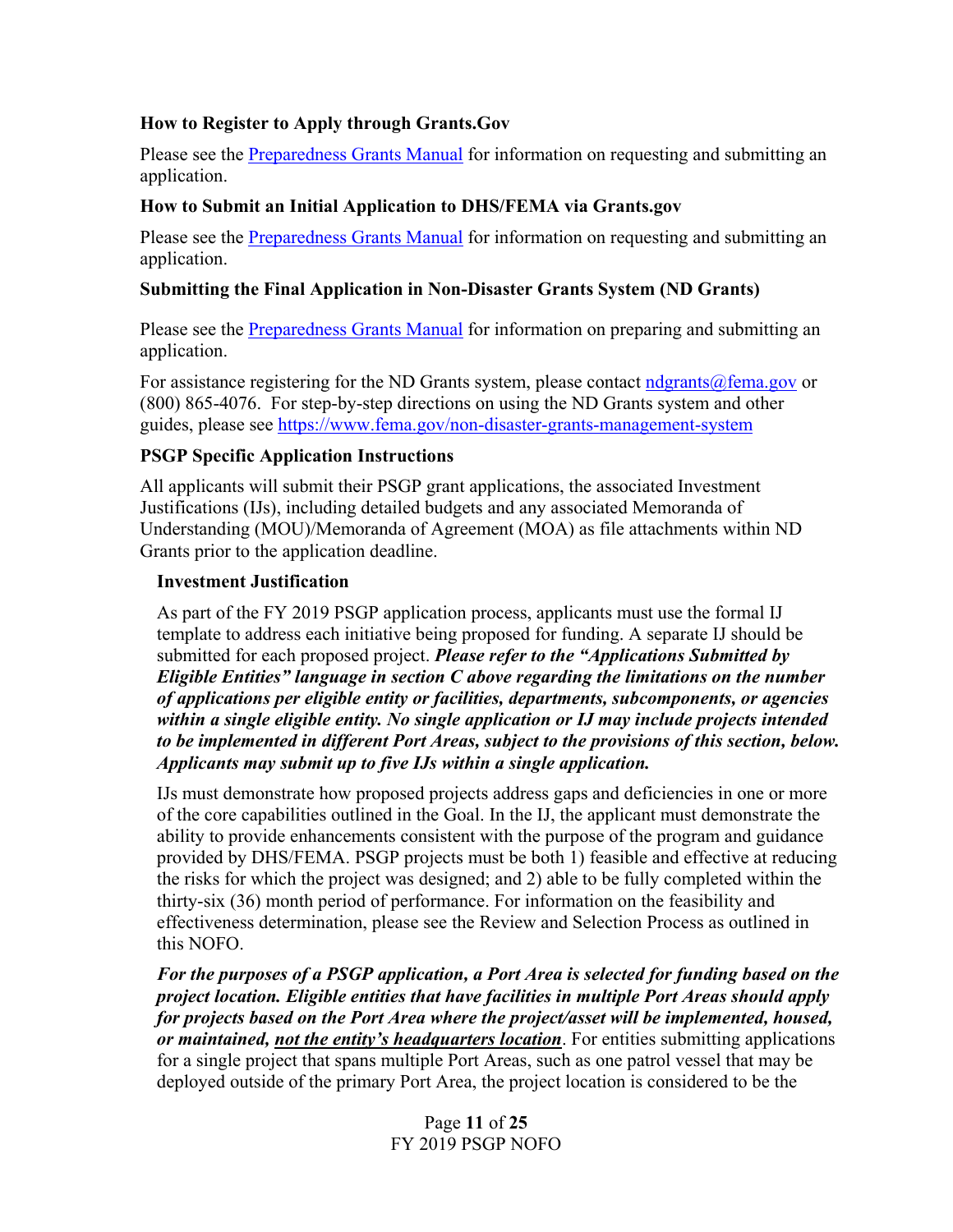predominant Port Area in which the project will be utilized. Large projects that implement multiple components in multiple Port Areas, such as state agency purchases of multiple patrol vessels for multiple Port Areas, should be submitted as separate applications (e.g., State Police vessel project in Port Area #1 is one application; State Police vessel project in Port Area #2 is a separate application). All eligible and complete applications will be provided to the applicable COTP for further review.

Applicants seeking to participate in large-scale regional projects requiring the purchase of services or equipment should directly reference this need in their applications. Applicants should specify their portion of the requested project funding and role in the project. Applicants should also note if their portion of a project can be completed independently of the large-scale regional project.

Applicants will find the IJ template on Grants.gov in the "Related Documents" tab of the PSGP posting. This IJ template must be used for each project submitted.

Applicants must provide information in the following categories for each proposed investment:

- A. Background
- B. Strategic and Program Priorities
- C. Impact
- D. Funding/Implementation Plan

Applicants must use the following file naming convention when submitting an IJ as part of the FY 2019 PSGP:

### *Name of Applicant\_Name of Project\_ IJ Number (Example: XYZ Oil\_Facility Security\_IJ#1)*

#### **Detailed Budget**

All applicants must provide detailed budget worksheets that include project milestones for the funds requested at the time of application. The detailed budget must be complete, reasonable, and cost-effective in relation to the proposed project and should provide the basis of computation of all project-related costs (including management and administrative costs) and any appropriate narrative.

Review panels must be able to thoroughly evaluate the projects being submitted based on the information provided. Consequently, applicants must provide an appropriate level of detail within the detailed budget worksheets to clarify what will be purchased and spent. These worksheets may be used as a guide to assist applicants in the preparation of budgets and budget narratives.

*Applications that do not include a detailed budget narrative will not be considered for funding.* Detailed budgets often assist reviewers in determining what type of equipment or service is being purchased, which may assist in determining the effectiveness of a project. Additionally, a detailed budget must demonstrate the required cost share, either cash (hard) or third-party in-kind (soft), of the recipient based on the projected project cost. Applications failing to demonstrate the required cost share will not be considered for

> Page **12** of **25** FY 2019 PSGP NOFO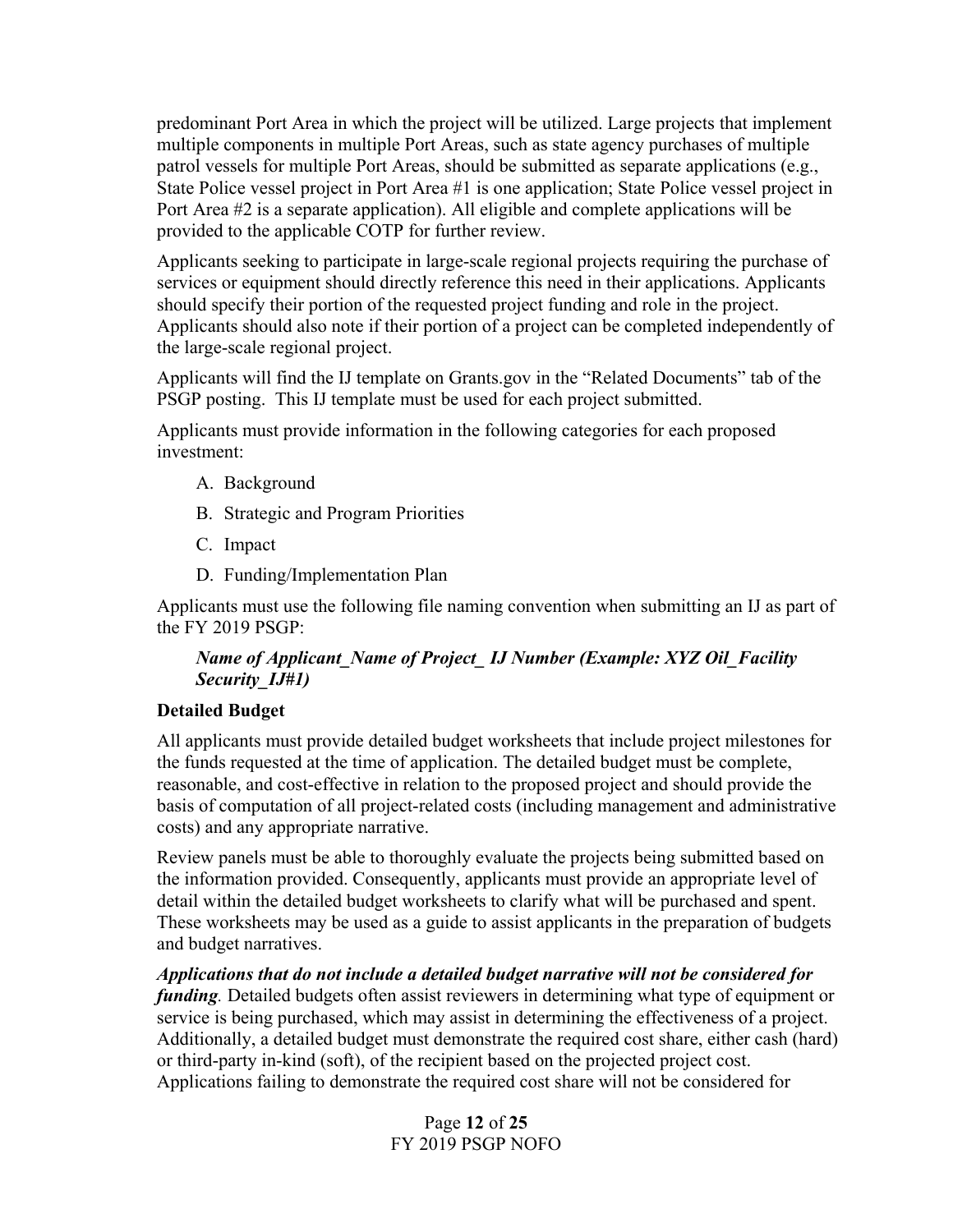#### funding.

Cash and third-party in-kind matches must consist of eligible costs (i.e., same allowability as the federal share) and must be identified as part of the submitted detailed budget worksheet. A cash (hard) match includes cash spent for project-related costs while a thirdparty in-kind (soft) match includes the valuation of in-kind services. The cost-match requirement for a PSGP award may not be met by funds from another federal grant or assistance program or funds used to meet matching requirements for another federal grant program. Likewise, third-party in-kind matches used to meet the matching requirement for the PSGP award may not be used to meet matching requirements for any other federal grant program. Please see "Cost Share" in section C of this NOFO, also reference 2 C.F.R. § 200.306, as applicable, for further guidance regarding cost matching.

Applicants must use the following file naming convention when submitting their detailed budget worksheets as part of the FY 2019 PSGP:

### *Name of Applicant\_Name of Project\_Budget Number (Example: XYZ Oil\_Facility Secuirty\_Budget #1)*

### **Memorandum of Understanding/Memorandum of Agreement (MOU/MOA) Requirement for Security Services Providers**

State and local agencies that are required to provide security services to one or more MTSA regulated facilities within a Port Area may apply for PSGP funding. However, *a copy of a signed MOU/MOA between the security service agency and the MTSA regulated facilities receiving these services within the applicant port area will be required prior to receipt of PSGP funding* and must include an acknowledgement of the security services, roles, and responsibilities of all entities involved. This information must be provided using one of the attachment fields within ND Grants.

The MOU/MOA must address the following points:

- The nature of the security service that the applicant agrees to supply to the MTSA regulated facility (waterside surveillance, increased screening, etc.);
- The roles and responsibilities of the MTSA regulated facility and the applicant during different Maritime Security (MARSEC) levels;
- An acknowledgement by the MTSA regulated facility that the applicant is part of the facility's security plan; and
- An acknowledgment that the applicant will provide semi-annual progress reports on project status to the local applicable Area Maritime Security Committee (AMSC) and/or COTP.

The signed MOU/MOA for state or local agencies providing security services to regulated entities must be submitted with the grant application as a file attachment within ND Grants [\(https://portal.fema.gov\)](https://portal.fema.gov/).

A sample MOU/MOA can be found in the [Preparedness Grants Manual.](https://www.fema.gov/media-library/assets/documents/178291) Applicants must use the following file naming convention for FY 2019 MOUs and MOAs:

# *Name of Applicant\_MOU (Example: Harris County\_MOU)*

Page **13** of **25** FY 2019 PSGP NOFO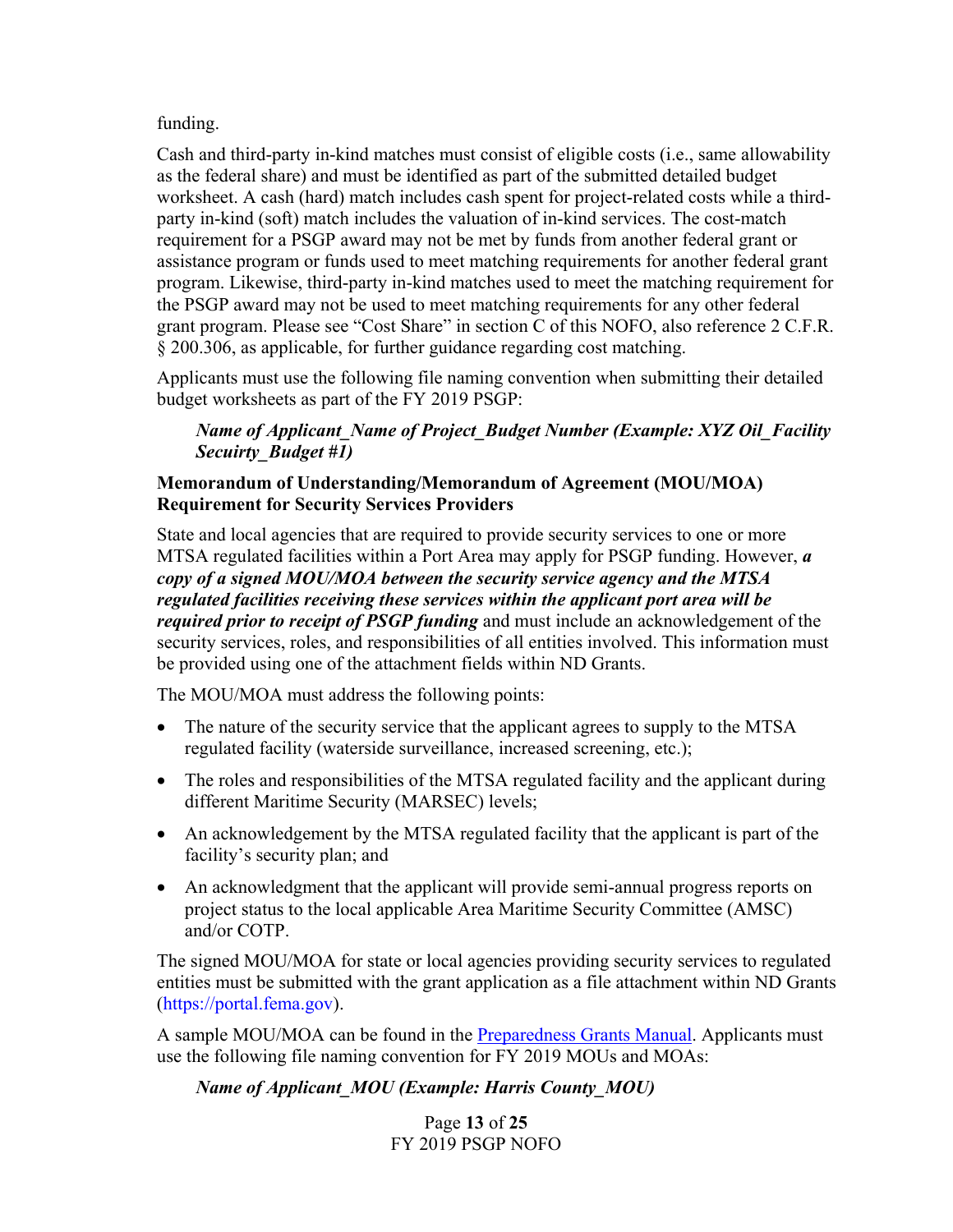### **Sensitive Security Information (SSI) Requirements**

A portion of the information that is routinely submitted in the course of applying for funding or reporting under certain programs or that is provided in the course of an entity's grant management activities under those programs that are under federal control is subjected to protection under SSI requirements and must be properly identified and marked. SSI is a control designation used by DHS/FEMA to protect transportation security related information. It is applied to information about security programs, vulnerability and threat assessments, screening processes, technical specifications of certain screening equipment and objects used to test screening equipment, and equipment used for communicating security information relating to air, land, or maritime transportation. Further information can be located in Title 49, Part 1520, Sections 1 to 19 of the Code of Federal Regulations (49 C.F.R. §§ 1520.1-15.20.19).

For the purposes of the PSGP, and due to the high-frequency of SSI found in IJs, all IJs shall be considered SSI and treated as such until they have been subject to review for SSI by DHS/FEMA. This means that applicants shall label these documents as SSI in accordance with 49 C.F.R. § 1520.13.

### **Timely Receipt Requirements and Proof of Timely Submission**

As application submission is a two-step process, the applicant with the AOR role who submitted the application in Grants.gov will receive an acknowledgement of receipt, a tracking number (GRANTXXXXXXXX) from Grants.gov, and an Agency Tracking Number (EMX-2019-XX-XXXX) with the successful transmission of their initial application. This notification does not serve as proof of timely submission, as the application is not complete until it is submitted in ND Grants. All applications must be received in ND Grants by 5:00 p.m. Eastern Time on May 29, 2019. Proof of timely submission is automatically recorded by ND Grants. An electronic date/time stamp is generated within the system when the application is successfully received by ND Grants. Additionally, the applicant(s) listed as contacts on the application will receive a system-generated email to confirm receipt.

#### **Intergovernmental Review**

An intergovernmental review may be required. Applicants must contact their state's Single Point of Contact (SPOC) to comply with the state's process under Executive Order 12372 (See [https://www.archives.gov/federal-register/codification/executive-order/12372.html;](https://www.archives.gov/federal-register/codification/executive-order/12372.html) [https://www.whitehouse.gov/wp-content/uploads/2017/11/SPOC-Feb.-2018.pdf\)](https://www.whitehouse.gov/wp-content/uploads/2017/11/SPOC-Feb.-2018.pdf).

#### **Funding Restrictions**

Federal funds made available through the PSGP may be used only for the purpose set forth in this NOFO and the terms and conditions of the award and must be consistent with the statutory authority for the award. Award funds may not be used for matching funds for any other federal award, lobbying, or intervention in federal regulatory or adjudicatory proceedings. In addition, federal funds may not be used to sue the Federal Government or any other government entity.

For additional information on allowable costs and Funding Restrictions, please refer to the [Preparedness Grants Manual.](https://www.fema.gov/media-library/assets/documents/178291)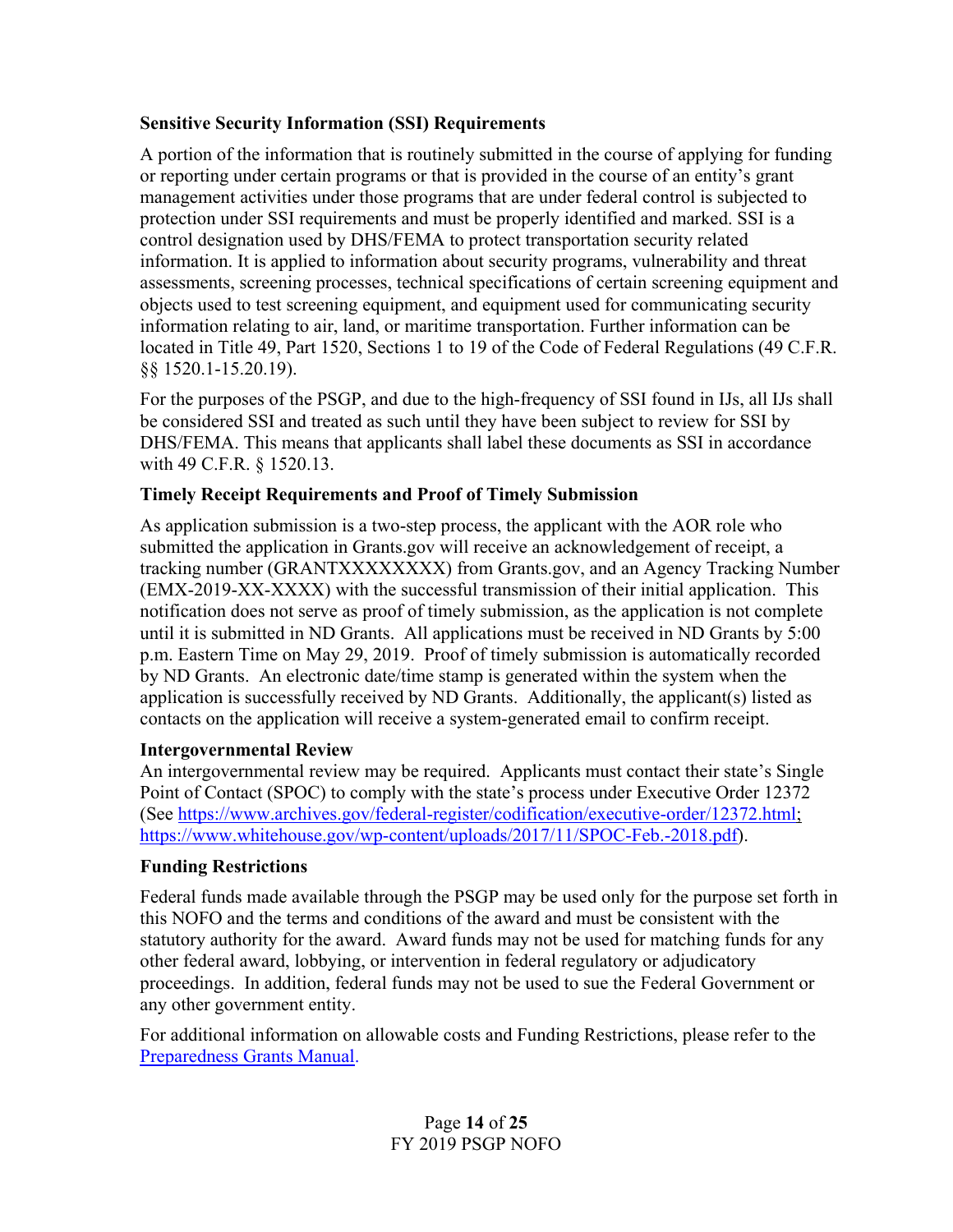### **Environmental Planning and Historic Preservation (EHP) Compliance**

Information on Environmental Planning and Historic Preservation (EHP) compliance can be found in the [Preparedness Grants Manual.](https://www.fema.gov/media-library/assets/documents/178291)

### **Emergency Communications and Resilience**

All entities using PSGP funding to support emergency communications investments are required to comply with the [SAFECOM Guidance on Emergency Communications Grants](https://www.dhs.gov/safecom/funding)  [\(SAFECOM Guidance\).](https://www.dhs.gov/safecom/funding) More information on Emergency Communications can be found in the [Preparedness Grants Manual.](https://www.fema.gov/media-library/assets/documents/178291)

#### **Pre-Award Costs**

Pre-award costs are not allowable and will not be approved, with the exception of costs resulting from pre-award grant writing services provided by an independent contractor that shall not exceed \$1,500.

## **Cost Principles**

Costs charged to this award must be consistent with the Cost Principles for Federal Awards located at 2 C.F.R. Part 200, Subpart E. For more information on 2 C.F.R. Part 200, please visit [https://www.fema.gov/media-library-data/1419366341862-](https://www.fema.gov/media-library-data/1419366341862-296dd0cc30bbf64a6b45581afe9d8b17/InformationBulletin400_2CFRPart200_FINAL.pdf) [296dd0cc30bbf64a6b45581afe9d8b17/InformationBulletin400\\_2CFRPart200\\_FINAL.pdf.](https://www.fema.gov/media-library-data/1419366341862-296dd0cc30bbf64a6b45581afe9d8b17/InformationBulletin400_2CFRPart200_FINAL.pdf)

## **Direct Costs**

Please see the [Preparedness Grants Manual](https://www.fema.gov/media-library/assets/documents/178291) for information on Direct Costs.

### **Construction and Renovation**

Certain construction and renovation costs to achieve capability targets related to preventing, preparing for, protecting against, or responding to acts of terrorism are allowed under this program. For construction costs to be allowed, they must be specifically approved by DHS/FEMA in writing prior to the use of any program funds for construction or renovation. Limits on the total amount of grant funding that may be used for construction or renovation may apply. Additionally, recipients must submit a SF-424C form and include details in the detailed budget worksheet citing the project costs. Please see the PSGP appendix located in the [Preparedness Grants Manual](https://www.fema.gov/media-library/assets/documents/178291) for specific construction costs guidance.

#### **Operational Overtime**

Operational Overtime costs are allowed under this program only as described in this NOFO and the [Preparedness Grants](https://www.fema.gov/media-library/assets/documents/178291) Manual.

## **Travel**

Domestic travel costs are allowed under this program only as described in this NOFO and the [Preparedness Grants](https://www.fema.gov/media-library/assets/documents/178291) Manual. International travel is not an allowable cost under PSGP.

#### **Maintenance and Sustainment**

Maintenance and Sustainment-related costs, such as maintenance contracts, warranties, repair or replacement costs, upgrades, and user fees are allowable as described in FEMA Policy FP 205-402-125-1 [\(http://www.fema.gov/media-library/assets/documents/32474\)](http://www.fema.gov/media-library/assets/documents/32474).

> Page **15** of **25** FY 2019 PSGP NOFO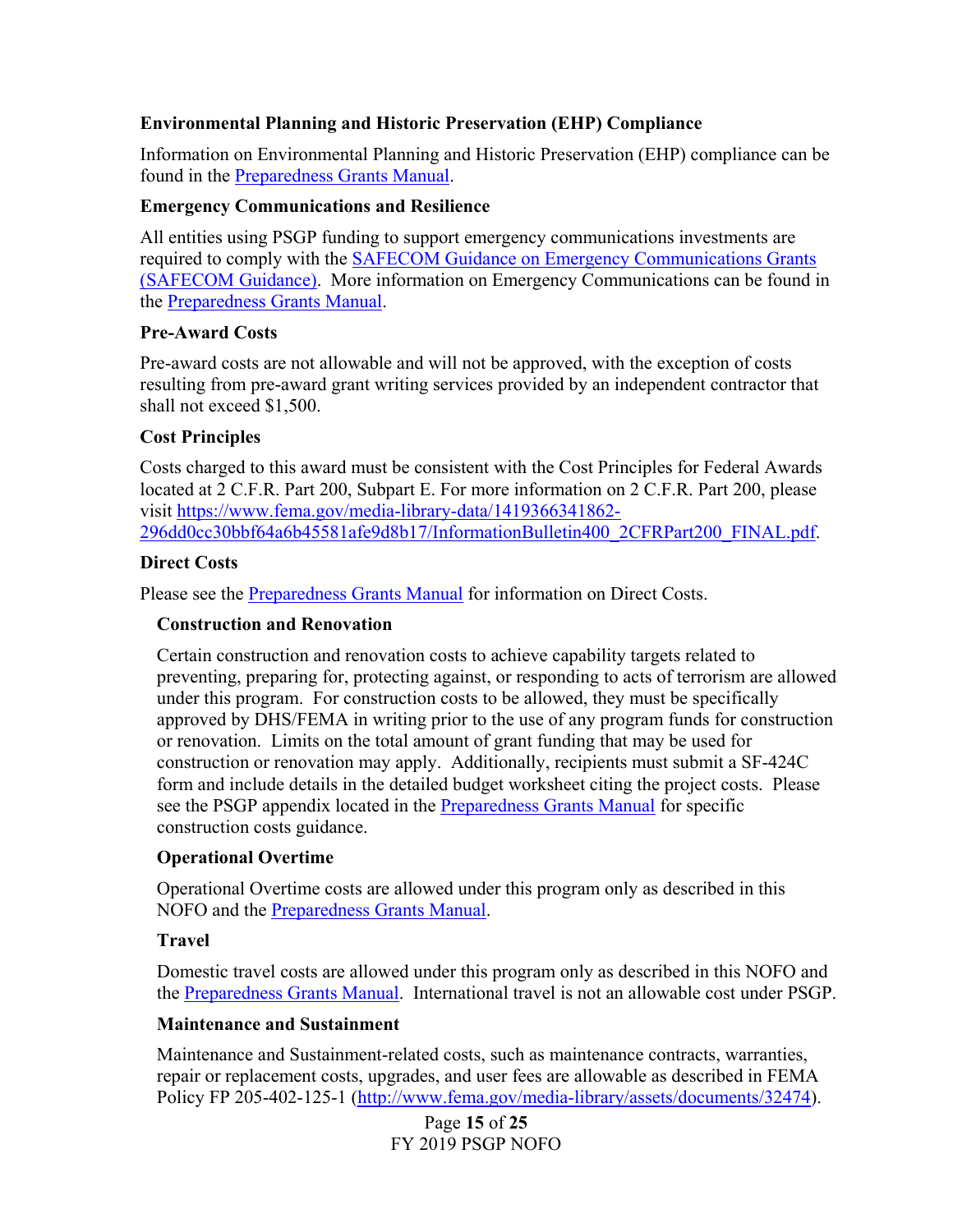For additional details on allowable costs under the PSGP, please see the [Preparedness](https://www.fema.gov/media-library/assets/documents/178291)  [Grants Manual,](https://www.fema.gov/media-library/assets/documents/178291) including the PSGP appendix to the [Preparedness Grants Manual](https://www.fema.gov/media-library/assets/documents/178291)*.*

#### **Management and Administration (M&A) Costs**

Management and administration costs are allowed. Recipients may use *up to* 5 percent of the amount of the award for their M&A costs. M&A activities are those defined as directly relating to the management and administration of PSGP funds, such as financial management and monitoring. M&A expenses must be based on actual expenses or known contractual costs. Requests that are simple percentages of the award, without supporting justification, will not be allowed or considered for reimbursement.

M&A costs are not operational costs. They are the necessary costs incurred in direct support of the grant or as a consequence of the grant and should be allocated across the entire lifecycle of the grant. Examples include preparing and submitting required programmatic and financial reports, establishing and/or maintaining equipment inventory, documenting operational and equipment expenditures for financial accounting purposes; and responding to official informational requests from state and federal oversight authorities.

If an applicant uses an outside consultant or contractor to provide pre-award grant writing services or post-award grant management services, the following considerations and restrictions shall apply.

#### **Authorized Use of Contractual Grant Writers and/or Grant Managers**

A grant applicant may procure the services of a contractor to provide support and assistance for pre-award grant development services (grant writing) or post-award grant management and administrative services (grant management). As with all federal grantfunded procurements, grant writer or grant management services must be procured in accordance with the federal procurement standards at 2 C.F.R. §§ 200.317 – 200.326. See the [Preparedness Grants Manual](https://www.fema.gov/media-library/assets/documents/178291) regarding Procurement Integrity, particularly the sections applicable to non-state entities that discuss organizational conflicts of interest under 2 C.F.R. § 200.319(a) and traditional conflicts of interest under 2 C.F.R. § 200.318(c)(1).

DHS/FEMA considers a contracted grant writer to be an agent of the recipient for any subsequent contracts the recipient procures under the same federal award in which the grant-writer provided grant writing services. Federal funds and funds applied to a federal award's cost share generally cannot be used to pay a contractor to carry out the work if that contractor also worked on the development of such specifications. A state must follow the same policies and procedures it uses for procurements of its non-federal funds, pursuant to 2 C.F.R. § 200.317.

Regardless of whether an applicant or recipient uses grant writing and/or grant management services, the recipient is solely responsible for the fiscal and programmatic integrity of the grant and its authorized activities and expenditures. The recipient must ensure adequate internal controls, including separation of duties, to safeguard grant assets, processes, and documentation, in keeping with the terms and conditions of its award, including this NOFO, and 2 C.F.R. Part 200.

> Page **16** of **25** FY 2019 PSGP NOFO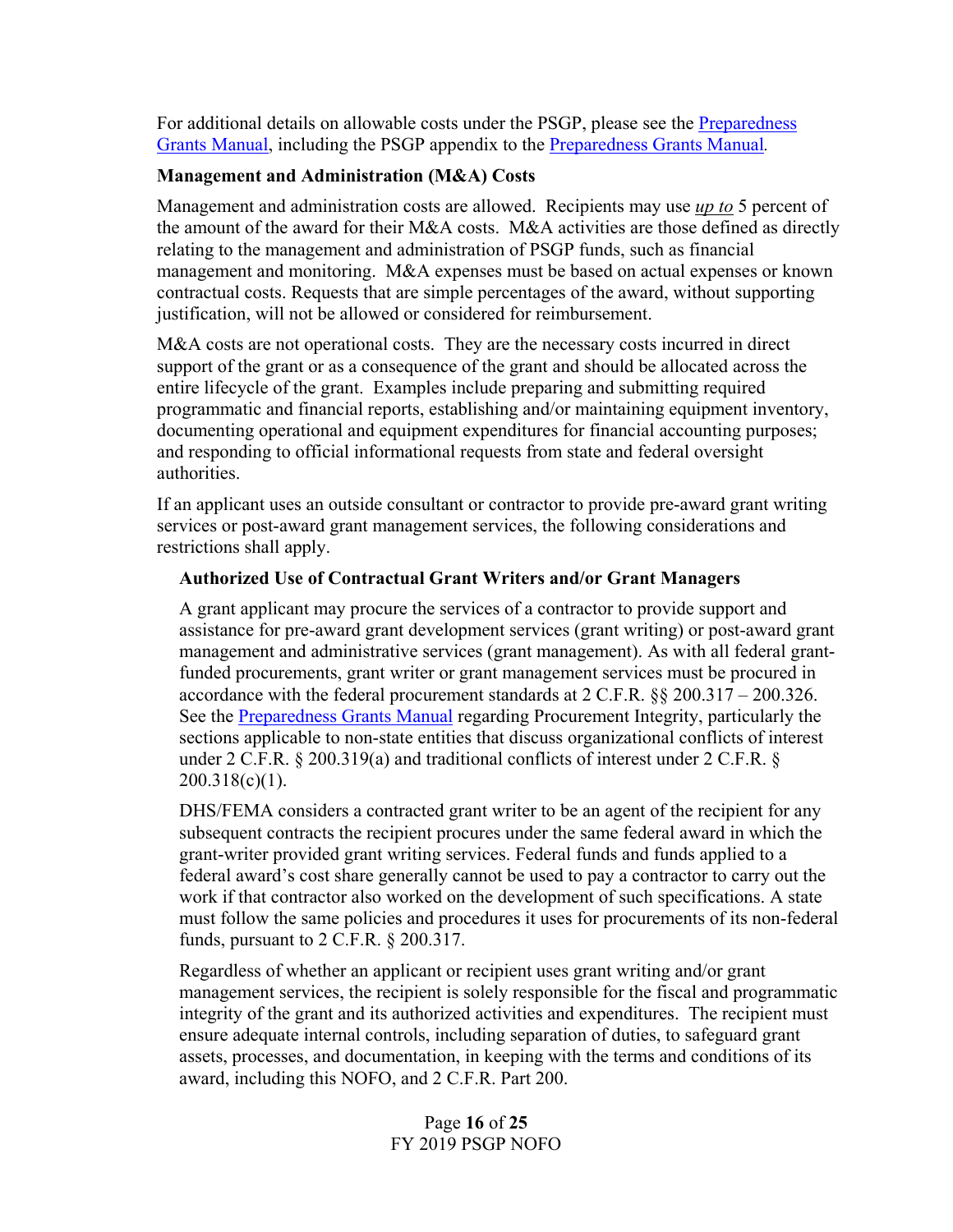#### **Grant Writers**

Grant writing contractors may assist the applicant in preparing, writing, and finalizing grant application materials and assisting the applicant with handling online application and submission requirements in [Grants.gov](http://www.grants.gov/) and [ND Grants.](https://portal.fema.gov/famsVuWeb/home) Grant writers may assist in a variety of ways up to and including the actual submission of the application. Ultimately, however, the applicant that receives an award is solely responsible for all grant award and administrative responsibilities.

By submitting the application, applicants certify that all of the information contained therein is true and an accurate reflection of the organization and that regardless of the applicant's intent, the submission of information that is false or misleading may result in actions by DHS/FEMA. These actions include but are not limited to the submitted application not being considered for an award, temporary withholding of funding under the existing award pending investigation, or referral to the DHS Office of the Inspector General.

To assist applicants with the cost of grant writing services, DHS/FEMA is permitting a one-time pre-award cost of no more than \$1,500 per applicant per year for contractual grant writing services as part of the recipient's M&A costs. This is only intended to cover costs associated with a grant writer and may not be used to reimburse the applicant for their own time and effort in the development of a grant application. Additionally, the applicant may be required to pay this fee with its own funds during the application preparation and submission period; if the applicant subsequently receives an award, the applicant may then request to be reimbursed once grant funds become available for that cost, not to exceed \$1,500. If the applicant does not receive an award, this cost will not be reimbursed by the Federal Government. The applicant must understand this risk and be able to cover this cost if an award is not made.

If an applicant intends to request reimbursement for this one-time pre-award cost, it must include this request in its application materials, including in the budget detail worksheet for each IJ. Failure to clearly identify this as a separate cost in the application may result in its disallowance. This is the only pre-award cost eligible for reimbursement. Recipients must maintain grant writer fee documentation including, but not limited to, a copy of the solicitation, such as a quote request, rate request, invitation to bid, or request for proposals, if applicable; a copy of the grant writer's contract agreement; a copy of the invoice or purchase order; and a copy of the cancelled check or proof of payment. These records must be made available to DHS/FEMA upon request.

Pursuant to 2 C.F.R. Part 180, recipients may not use federal grant funds to reimburse any entity, including a grant writer or preparer, if that entity is presently suspended or debarred by the Federal Government from receiving funding under federally funded grants or contracts. Recipients must verify that the contractor is not suspended or debarred from participating in specified federal procurement or nonprocurement transactions pursuant to 2 C.F.R. § 180.300. FEMA recommends recipients use [SAM.gov](https://sam.gov/SAM/) to conduct this verification.

> Page **17** of **25** FY 2019 PSGP NOFO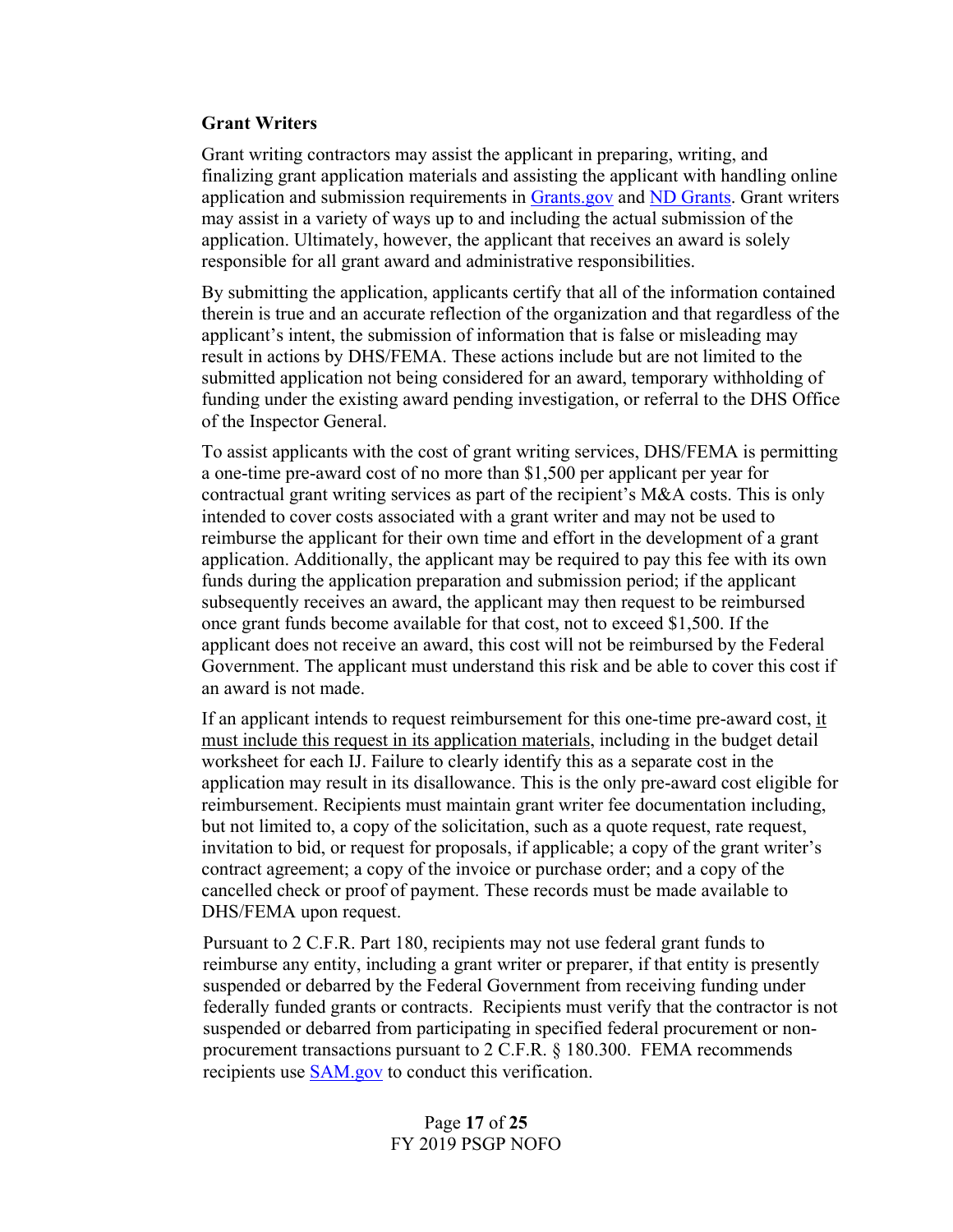Further, regardless of whether any grant writer fees were requested, unless a single contract covering both pre- and post-award services was awarded to the grant writer and procured in compliance with 2 C.F.R. §§ 200.317 – 200.326, federal funds and funds applied to the award's cost share cannot be used to pay the grant writer to provide post-award services.

#### **Grant Managers**

Grant management contractors provide support in the day-to-day management of an active grant and their services may be incurred as M&A costs of the award. Additionally, recipients may retain grant management contractors at their own expense.

### **Indirect (Facilities & Administrative [F&A]) Costs**

Indirect costs are allowable under this program as described in 2 C.F.R. § 200.414. With the exception of recipients who have never received a negotiated indirect cost rate as described in 2 C.F.R. § 200.414(f), recipients must have an approved indirect cost rate agreement with their cognizant federal agency to charge indirect costs to this award. A copy of the approved rate (that is, a fully executed agreement negotiated with the applicant's cognizant federal agency) is required at the time of application, and must be provided to DHS/FEMA before indirect costs are charged to the award.

# **E. Application Review Information**

### **Application Evaluation Criteria**

## **Programmatic Criteria**

The PSGP uses a risk-based methodology for making funding decisions whereby each Port Area's relative threat, vulnerability, and consequences from acts of terrorism are considered. This approach helps ensure that program funding is directed toward those Port Areas that present the highest risks in support of the National Preparedness Goal (the Goal) of a secure and resilient Nation. Please refer to the [Preparedness Grants Manual](https://www.fema.gov/media-library/assets/documents/178291) for further information on the Goal. The PSGP will only fund those eligible projects that close or mitigate maritime security risk vulnerabilities gaps as identified in the applicable AMSP, FSP, VSP, and/or Port-wide Risk Management Plan (PRMP). Projects that enhance business continuity and resumption of trade within a Port Area will also be considered for funding.

FY 2019 PSGP applications will be evaluated through a three-part review and selection process that encompasses: 1) an Initial Screening; 2) a Field Review; and 3) a National Review. There are five core PSGP scoring criteria applied in each step of this process:

- 1) Projects that support development and sustainment of the core capabilities in the Goal and align to PSGP-specific priorities identified in the [Preparedness Grants](https://www.fema.gov/media-library/assets/documents/178291)  [Manual.](https://www.fema.gov/media-library/assets/documents/178291)
	- PSGP priorities are ranked and weighted based on alignment with Core Capabilities (CC) across the five mission areas of the Goal. Each IJ will be given a score based on how well it addresses each of the PSGP priorities. A composite score is given to each project to determine Port Area prioritized

Page **18** of **25** FY 2019 PSGP NOFO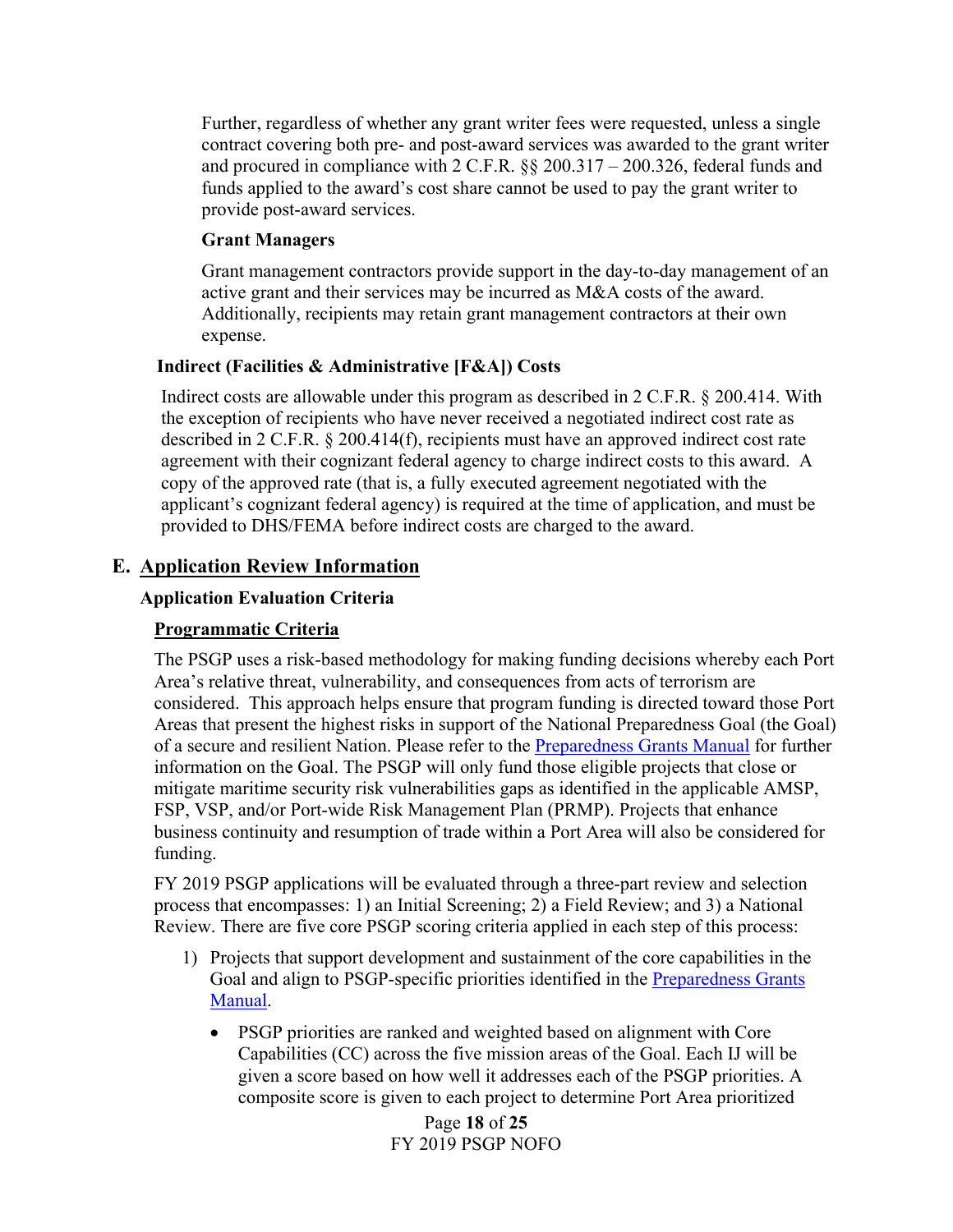ranking of all reviewed projects based on composite scores. The following scale point shall be used:

0=None; 1=Minimal; 3=Moderate; 9=Significant/Gap Filled

- 2) Projects that address priorities outlined in the applicable AMTSP, FSP, and/or VSP, as mandated under the MTSA and/or in an applicable PRMP.
	- AMSP priorities are the top three Transportation Security Incidents (TSIs) (as defined in 46 U.S.C. § 70101(6)) ranked and correspondingly weighted. Each IJ will be given a score (using the same scale as the National Priorities module) based on how well it addresses one or more TSIs within the context of the five mission areas of the Goal: Prevention, Protection, Mitigation, Response, and Recovery. The following scale shall be used:

0=None; 1=Minimal; 3=Moderate; 9=Significant/Gap Filled

- 3) Projects that address additional maritime security priorities based on the USCG COTP's expertise and experience within the specific Port Area.
- 4) Projects that are eligible and feasible, based on the available period of performance. In addition, a recipient's past performance demonstrating competent stewardship of Federal funds may influence funding decisions.
	- IJs should justify the scope, breadth, and cost of a project, as well as a timeline for completing the project as required within this NOFO. Projects failing to demonstrate these minimum funding considerations may be denied funding. The following scale shall be used:

0=No Funding Recommended; 1=Funding Recommended

5) Projects submitted by a public sector applicant or projects otherwise certified by the USCG COTP as having a port-wide benefit (please see the [Preparedness Grants](https://www.fema.gov/media-library/assets/documents/178291)  [Manual](https://www.fema.gov/media-library/assets/documents/178291) as well as the cost match section of this NOFO for further information regarding what constitutes a port-wide benefit) will have their final scores increased by a multiplier of 10 percent.

## **Financial Integrity Criteria**

Prior to making a federal award, DHS/FEMA is required by 31 U.S.C. § 3321 note, 41 U.S.C. § 2313, and 2 C.F.R. § 200.205 to review information available through any OMBdesignated repositories of government-wide eligibility qualification or financial integrity information. Therefore, application evaluation criteria may include the following risk based considerations of the applicant:

- 1. Financial stability.
- 2. Quality of management systems and ability to meet management standards.
- 3. History of performance in managing federal award.
- 4. Reports and findings from audits.
- 5. Ability to effectively implement statutory, regulatory, or other requirements.

## **Supplemental Financial Integrity Review**

Page **19** of **25** FY 2019 PSGP NOFO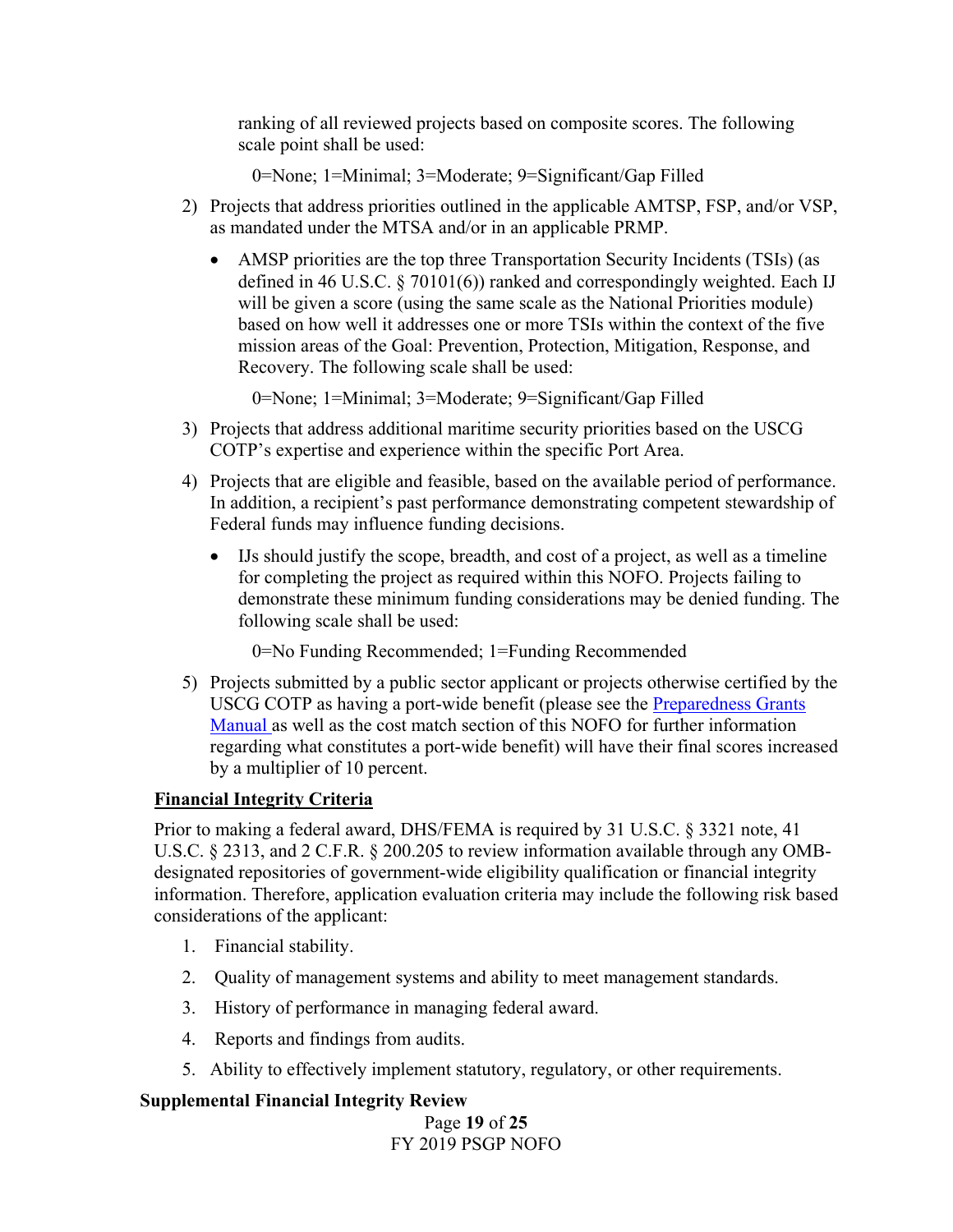Prior to making a Federal award where the anticipated Federal share of a Federal award will be greater than the simplified acquisition threshold, currently \$250,000 (*see* Section 805 of the National Defense Authorization Act for Fiscal Year 2008, Pub. L. No. 115-91, OMB Memorandum M-18-18 at [https://www.whitehouse.gov/wp-content/uploads/2018/06/M-18-](https://www.whitehouse.gov/wp-content/uploads/2018/06/M-18-18.pdf) [18.pdf;](https://www.whitehouse.gov/wp-content/uploads/2018/06/M-18-18.pdf) *see also* [FEMA GPD Information Bulletin No. 434, Increases and Changes to the](https://www.fema.gov/media-library-data/1535477410796-10abe5c8fc5bb73f170e3025c6fbfc6a/IB_Changes_to_the_Micro_Purch_and_Simp_Acquisition_Thresholds_signed_508.pdf)  [Micro-Purchase and Simplified Acquisition Thresholds\)](https://www.fema.gov/media-library-data/1535477410796-10abe5c8fc5bb73f170e3025c6fbfc6a/IB_Changes_to_the_Micro_Purch_and_Simp_Acquisition_Thresholds_signed_508.pdf):

- DHS/FEMA is required to review and consider any information about the applicant in the designated integrity and performance system accessible through the System for Award Management (SAM), which is currently the [Federal Awardee Performance](https://www.fapiis.gov/fapiis/index.action)  [and Integrity Information System](https://www.fapiis.gov/fapiis/index.action) (FAPIIS) and is also accessible through the [SAM](https://www.sam.gov/portal/SAM/#1) website.
- An applicant, at its option, may review information in FAPIIS and comment on any information about itself that a Federal awarding agency previously entered.
- DHS/FEMA will consider any comments by the applicant, in addition to the other information in FAPIIS, in making a judgment about the applicant's integrity, business ethics, and record of performance under Federal awards when completing the review of risk posed by applicants, as described in 2 C.F.R. § 200.205.

## **Review and Selection Process**

FY 2019 PSGP applications will be evaluated through a three-part review and selection process that encompasses: 1) an Initial Screening; 2) a Field Review; and 3) a National Review. During the Initial Screening and Field Review, applications are evaluated for eligibility, completeness, adherence to programmatic guidelines, and the anticipated effectiveness of investments being proposed. Failure to note the required cost match on the SF-424 and detailed budget worksheet at time of application will result in an application being deemed ineligible. Following the Field Review, a National Review will identify a ranked list of eligible projects from across all eligible Port Areas.

Grant projects must be both 1) feasible and effective at reducing the risks for which the project was designed and 2) able to be fully completed within the thirty-six (36) month period of performance. Information that would assist in the feasibility and effectiveness determination includes the following:

- Scope of work (purpose and objectives of the project, identification of what is being protected);
- Desired outcomes, including expected long-term impact where applicable;
- Summary of status of planning and design accomplished to date (e.g., included in a capital improvement plan);
- Project schedule; and
- PSGP priorities (weighted equally) found in the [Preparedness Grants Manual.](https://www.fema.gov/media-library/assets/documents/178291)

Recipients are expected to conform, as applicable, with accepted engineering practices, established codes, standards, modeling techniques, and best practices.

## **1) Initial Screening**

Page **20** of **25** FY 2019 PSGP NOFO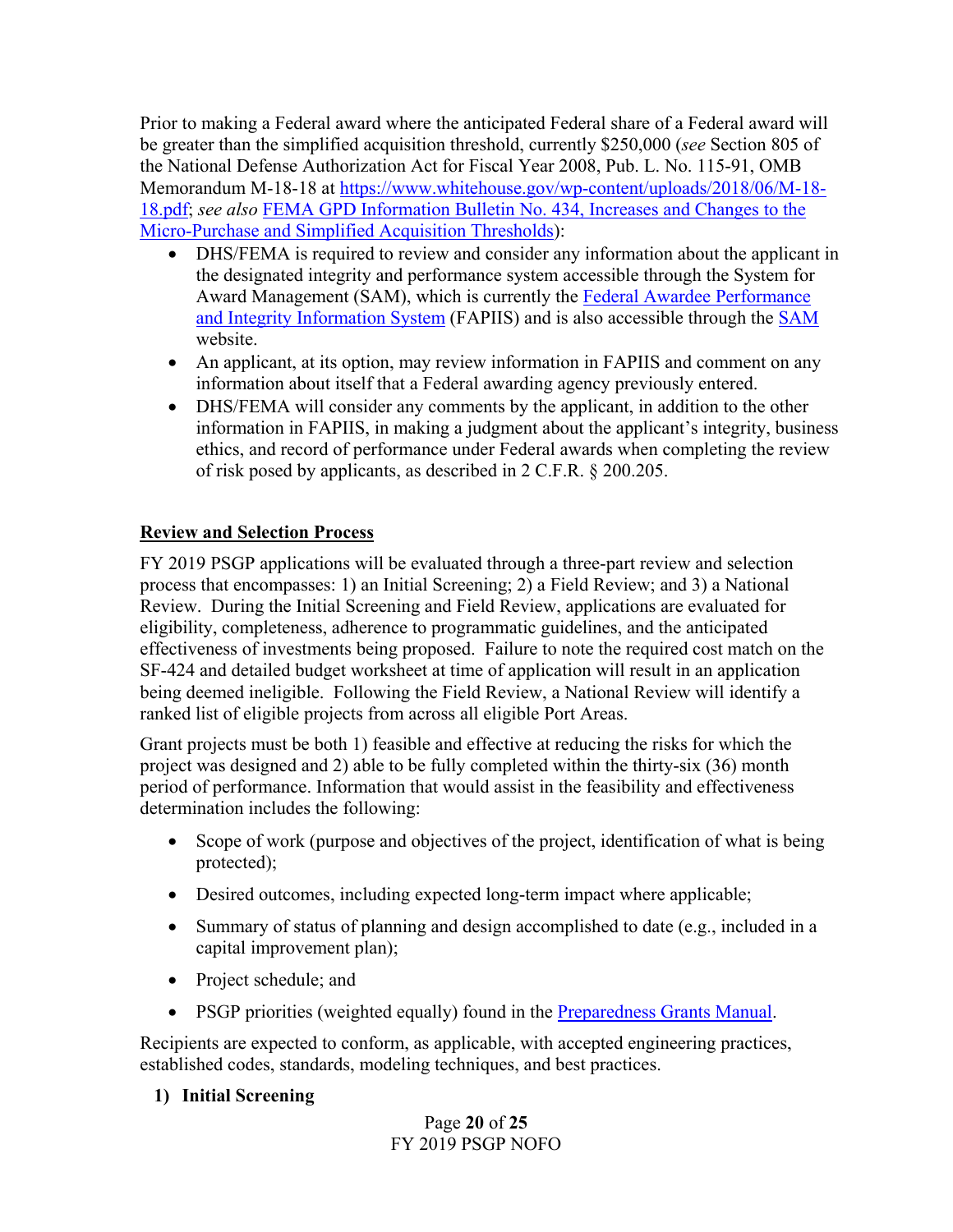DHS/FEMA will conduct an initial screening of all FY 2019 PSGP applications to verify applicant eligibility and to ensure each application is complete. All eligible and complete applications will be provided to the applicable USCG COTP for further consideration as part of the Field Review. DHS/FEMA staff will review the following during the initial screening:

- Initial application was submitted into Grants.gov;
- Application was submitted into ND Grants;
- Applicant was associated with an organization within ND Grants;
- Applicant submitted all required assurances and standard forms;
- Application included an IJ;
- Application included a detailed budget worksheet; and
- Application is labeled as SSI.

DHS/FEMA will use the information provided in the application as well as any supporting documentation to determine the feasibility and effectiveness of the grant project. Failure to note the required cost match on the detailed budget worksheet at time of application will result in an application being deemed ineligible. Incomplete applications will not be processed for further review and will not be considered for funding.

## **2) Field Review**

The Field Review will be led by the applicable USCG COTP in coordination with the Gateway Directors of the U.S. Department of Transportation's (DOT) Maritime Administration (MARAD) and appropriate personnel from the AMSC or AMSC Regional Subcommittee (where established), including owner/operators of MTSA-regulated facilities and vessels as well as federal, state, and local agencies, as identified by the USCG COTP.

AMSC members representing state and local agencies should coordinate the field review results with the applicable State Administrative Agency (SAA) and State Homeland Security Advisor (HSA) to support coordination of proposed maritime security projects with the state and urban area homeland security strategies as well as other applicable state and local security plans. Although coordination with the applicable SAA is not required during the Field Review, periodic coordination throughout the year is encouraged.

The Field Review for all Port Areas occurs immediately following the Initial Screening by DHS/FEMA staff. During the Field Review, each project is scored for compliance with the application review criteria outlined above. The project scores help determine project rank within each Port Area. The USCG COTPs then provide DHS/FEMA with a prioritized list of maritime security projects recommended for funding within each Port Area based on these scoring results.

## **3) National Review**

Following the USCG COTP-led Field Review, a National Review, led by DHS/FEMA, will convene. The National Review encompasses 1) a review by a panel of subject-matter experts (SMEs) from DHS/FEMA and other federal partners that validates the USCG COTP-led Field Review results and identifies projects to receive an additional 10 percent

Page **21** of **25** FY 2019 PSGP NOFO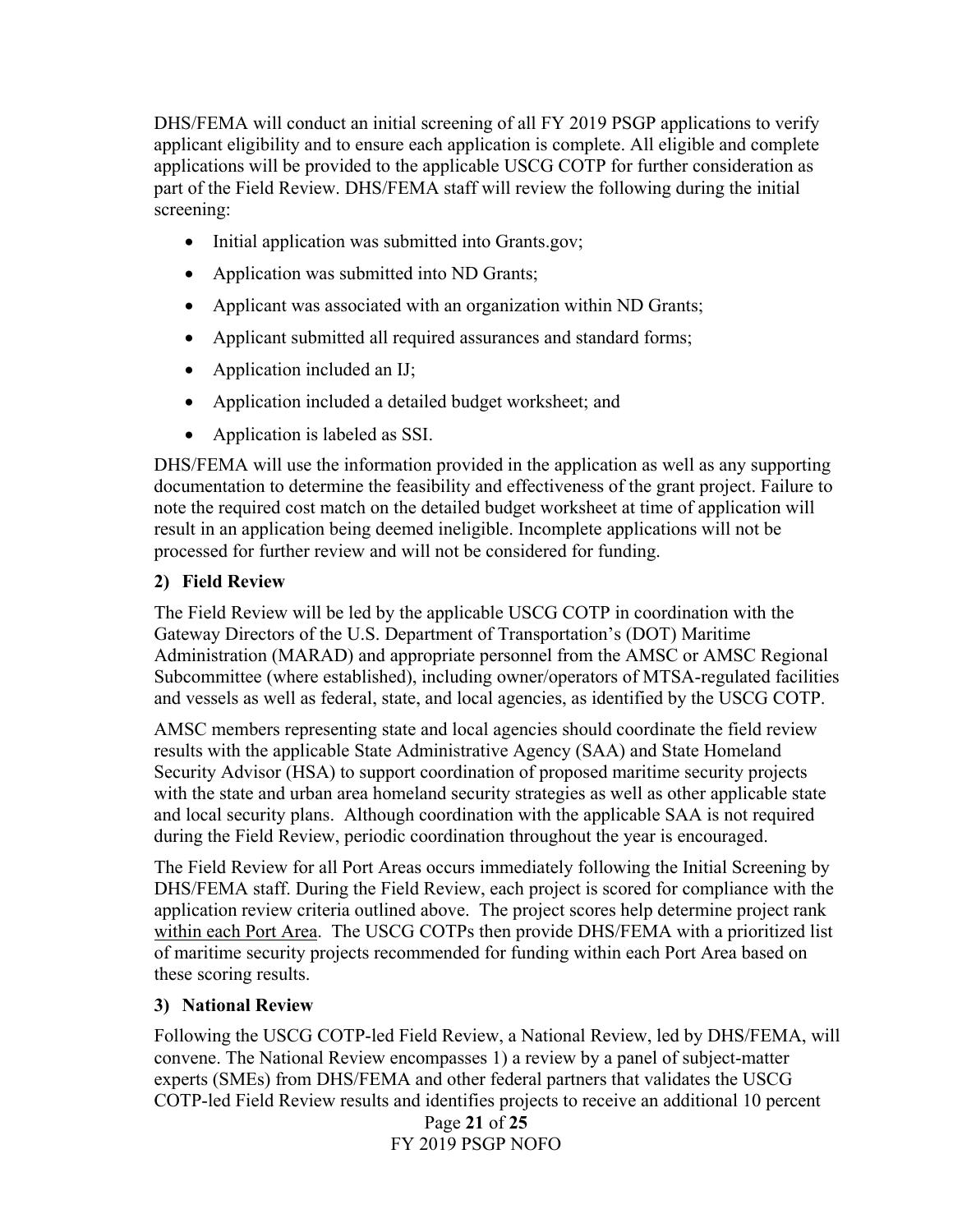score increase for addressing the National Priorities; and 2) a detailed administrative/financial review of applications recommended for funding. As part of the National Review, the SME panel will have the ability to recommend partial funding for individual projects and eliminate others that are determined to be duplicative or require a sustained federal commitment to fully realize the intended risk mitigation. *In addition, the SME panel will validate proposed project costs. Decisions to reduce requested funding amounts or eliminate requested items deemed inappropriate under the scope of the FY 2019 PSGP will take into consideration the ability of the revised project to address the intended PSGP priorities and whether it will achieve the intended risk mitigation goal.*  Historically, the PSGP has placed a high priority on providing full project funding rather than partial funding.

Elements of the application considered during the National Review include the following as specified within this NOFO:

- Eligibility of an applicant;
- Allowable costs;
- Required cost share; and
- Alignment with program priorities

Independent of the Field and National Reviews, a risk score will also be calculated for each Port Area in which an eligible entity applies for funding under PSGP. A port area risk score will be calculated based on the relative threat, vulnerability, and consequences from acts of terrorism. The risk methodology used to calculate this score is focused on three elements:

- *Threat* likelihood of an attack being attempted by an adversary;
- *Vulnerability* likelihood that an attack is successful, given that it is attempted; and
- *Consequence* effect of an event, incident, or occurrence.

The risk methodology determines the relative risk of terrorism faced by a given Port Area, considering the potential risk of terrorism to people, critical infrastructure, economic security, and national security missions. The analysis includes threats from domestic violent extremists, international terrorist groups, and individuals inspired by terrorists abroad.

A risk and effectiveness prioritization will then be applied to the SME panel's recommended list of projects for each port area. This analysis considers the following factors to produce a comprehensive national priority ranking of port security proposals:

- Relationship of the project to one or more of the national port security priorities;
- Relationship of the project to the local port security priorities;
- Risk level of the Port Area in which the project would be located;
	- o Those port areas that have a measurable risk of at least 1 percent of the overall maritime security risk based on the comprehensive DHS/FEMA risk

#### Page **22** of **25** FY 2019 PSGP NOFO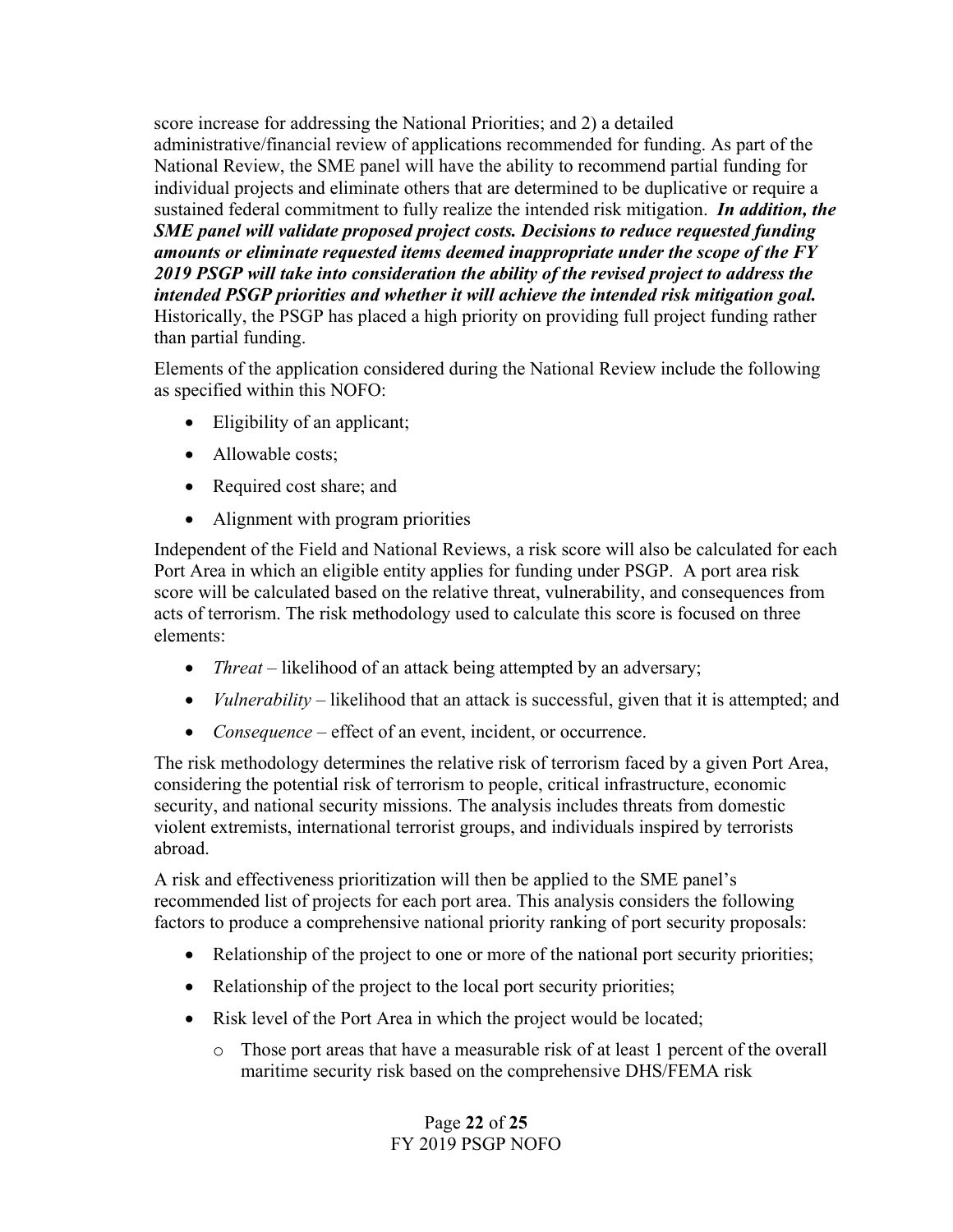methodology would be prioritized above those with less than 1 percent of the overall risk;

- o To ensure that the most effective projects are funded, the risk and effectiveness prioritization could be limited by Port Area, based on the Port Area's relative risk score; and
- Effectiveness and feasibility of the project to be completed in support of the priorities highlighted above during the period of performance.

Projects recommended for funding will also receive a detailed administrative/financial review to ensure compliance with all program requirements. As a part of this, applications will be reviewed to ensure there are no ineligible costs, there is an appropriate nexus to maritime security, etc.

#### *FEMA may place a risk-based funding cap on port areas to ensure a wide distribution of program funds among multiple port areas. This will ensure that minimally effective projects in the highest risk port areas are not funded ahead of highly effective projects in lower risk port areas; however, this does not guarantee that port areas with minimal risk scores will receive funding.*

All funding recommendations will be provided to the inter-agency partners for concurrence. All final funding determinations will then be made by the Secretary of Homeland Security, who retains the discretion to consider other factors and information in addition to DHS/FEMA's funding recommendations.

## **Reprogramming award funds**

The purpose of the grant award is to implement projects pursuant to the authorities at 46 U.S.C. § 70107. Under extreme circumstances, a recipient may reprogram award funds from one project to another with the written prior-approval from FEMA, and in a manner consistent with 2 C.F.R. § 200.308. Circumstances include, but are not limited to, an inability to complete the original project; disaster events perpetuating an immediate need to reprioritize funds; and changes in regulatory requirements. A recipient must explain the deviation from the original project, including why it is deviating from or scaling down the original project, and what specific circumstances that occurred after the time of its award that necessitate the reprogramming request, in its reprogramming request. The recipient must also identify how the reprogramming request aligns with PSGP priorities and the recipient's original application. FEMA will also coordinate such reprogramming requests with the USCG Captain of the Port (COTP), and these requests must be verified and supported by the COTP as essential in addressing Port Area priorities.

# **F. Federal Award Administration Information**

#### **Notice of Award**

Please see the [Preparedness Grants Manual](https://www.fema.gov/media-library/assets/documents/178291) for information on Notice of Award.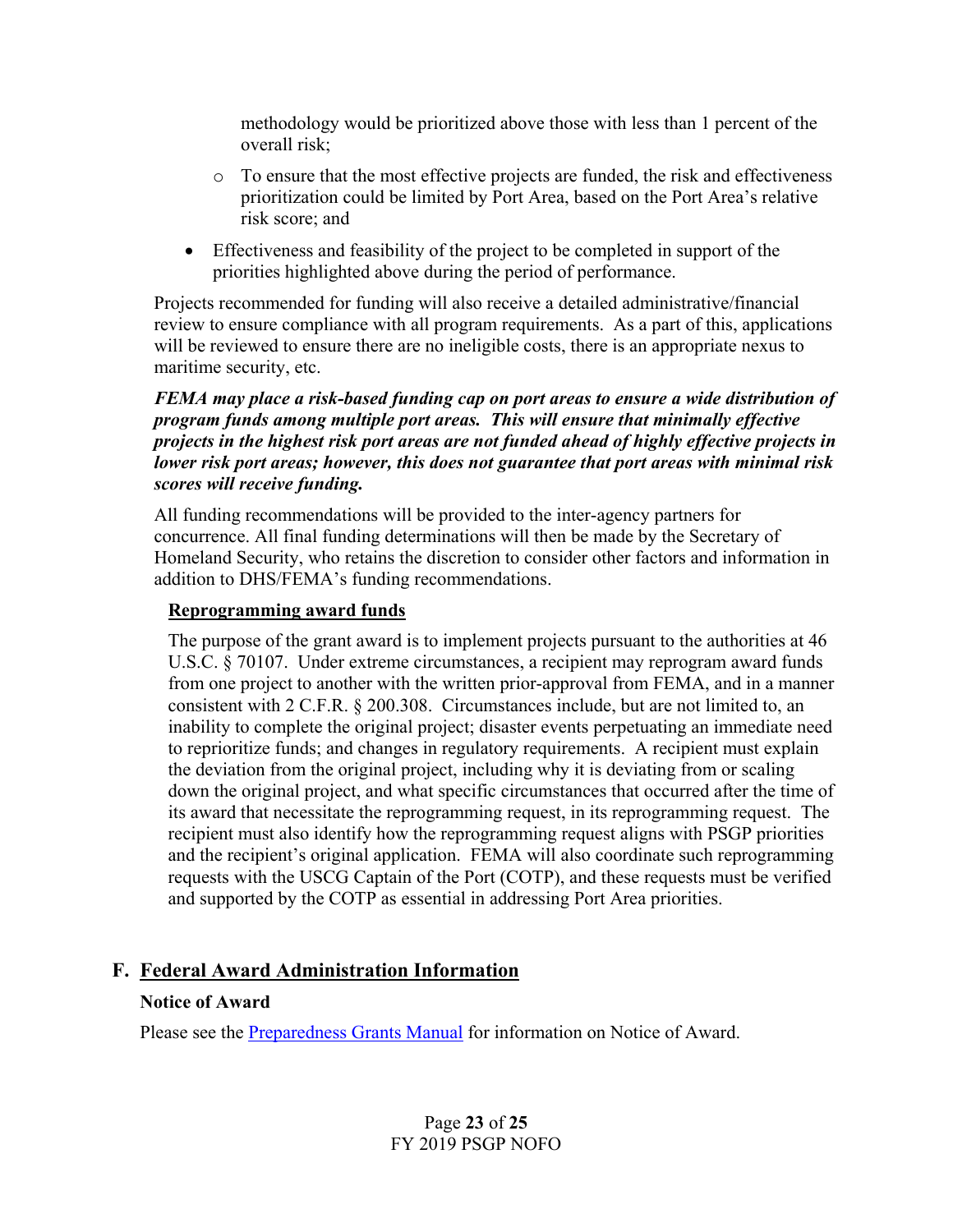#### **Administrative and National Policy Requirements**

Please see the [Preparedness Grants Manual](https://www.fema.gov/media-library/assets/documents/178291) for information on Administrative and National Policy requirements, including the DHS Standard Terms and Conditions.

## **Reporting**

Please see the [Preparedness Grants Manual](https://www.fema.gov/media-library/assets/documents/178291) for information on Reporting, including financial, programmatic, and closeout reporting and disclosing information per 2 C.F.R. § 180.335.

### **G. DHS Awarding Agency Contact Information**

#### **Contact and Resource Information**

#### **Centralized Scheduling and Information Desk (CSID)**

CSID is a non-emergency comprehensive management and information resource developed by DHS/FEMA for grants stakeholders. CSID provides general information on all DHS/FEMA grant programs and maintains a comprehensive database containing key personnel contact information at the federal, state, and local levels. When necessary, recipients will be directed to a federal point of contact who can answer specific programmatic questions or concerns. CSID can be reached by phone at (800) 368-6498 or by e-mail at [askcsid@fema.gov,](mailto:askcsid@fema.gov,) Monday through Friday, 9:00 a.m. – 5:00 p.m. ET.

### **GPD Grant Operations Division**

GPD's Grant Operations Division Business Office provides support regarding financial matters and budgetary technical assistance. Additional guidance and information can be obtained by contacting the FEMA's Grant Operations Help Desk via e-mail to [ASK-](mailto:ASK-GMD@fema.gov)[GMD@fema.gov.](mailto:ASK-GMD@fema.gov)

#### **FEMA Regional Offices**

DHS/FEMA Regional Offices also may provide fiscal support, including pre- and postaward administration and technical assistance such as conducting cash analysis, financial monitoring, and audit resolution to the grant programs included in this solicitation. GPD will provide programmatic support and technical assistance. A list of contacts in FEMA Regions is available online at [https://www.fema.gov/fema-regional-contacts.](https://www.fema.gov/fema-regional-contacts)

## **GPD Environmental Planning and Historic Preservation (GPD EHP)**

The FEMA GPD EHP Team provides guidance and information about the EHP review process to recipients. All inquiries and communications about GPD projects or the EHP review process, including the submittal of EHP review materials, should be sent to [gpdehpinfo@fema.gov.](mailto:gpdehpinfo@fema.gov) EHP Technical Assistance, including the EHP Screening Form, can be found online at [https://www.fema.gov/media-library/assets/documents/90195.](https://www.fema.gov/media-library/assets/documents/90195)

#### *Systems Information*

#### **Grants.gov**

For technical assistance with [Grants.gov,](http://www.grants.gov/) please call the customer support hotline at (800) 518-4726.

## **Non-Disaster (ND) Grants**

For technical assistance with the ND Grants system, please contact the ND Grants

Page **24** of **25** FY 2019 PSGP NOFO